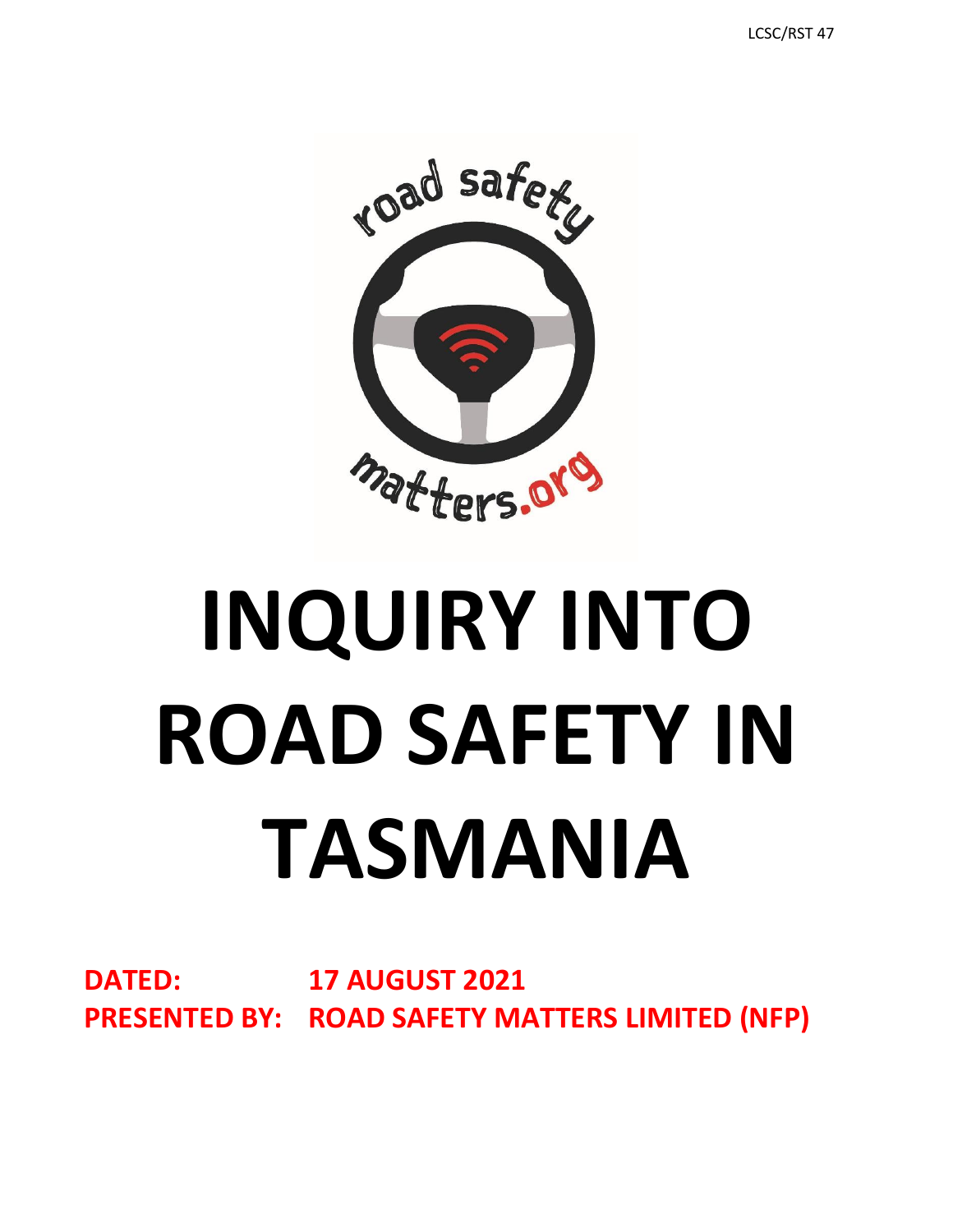

# **CONTENTS:**

| 1. CURRENT SITUATION - STATISTICS                       | 3         |
|---------------------------------------------------------|-----------|
| 2. FATALITIES & SERIOUS INJURIES                        | 4         |
| 3. PRIMARY CAUSES OF ROAD TRAUMA                        | 5         |
| 4. WORLDS BEST PRACTICE                                 | $6 - 7$   |
| 5. VEHICLE TECHNOLOGY/ADVANCEMENTS                      | 8         |
| 6. DISTRACTION MANAGEMENT                               | 9         |
| 7. VULNERABLE ROAD USERS                                | 10        |
| 8. ADVERTISING & COMMUNICATIONS                         | 11        |
| 9. NATIONAL ROAD SAFETY STRATEGY                        | 12        |
| <b>10. DRIVER TRAINING / TESTING PROCEDURES</b>         | $13 - 14$ |
| 11. ROAD SAFETY EDUCATION IN SCHOOLS                    | 15        |
| 12. SIMULATION / VR TECHNOLOGY                          | 16        |
| 13. CASE STUDY - myDRIVESCHOOL®                         | 17        |
| 14. BENEFITS OF SIMULATION TRAINING/GAME BASED LEARNING | 18        |
| 15. SIMULATION + GAMING FOR DRIVER TRAINING             | 19        |
| 16. SIMULATION TRAINING IN OTHER INDUSTRIES             | 20        |
| 17. INCLUSION AND APPLICATIONS                          | 21        |
| 18. FUTURE STEPS                                        | 22        |
| 19. TECHNOLOGY / INNOVATION                             | 23        |
| 20. SUMMARY                                             | 24        |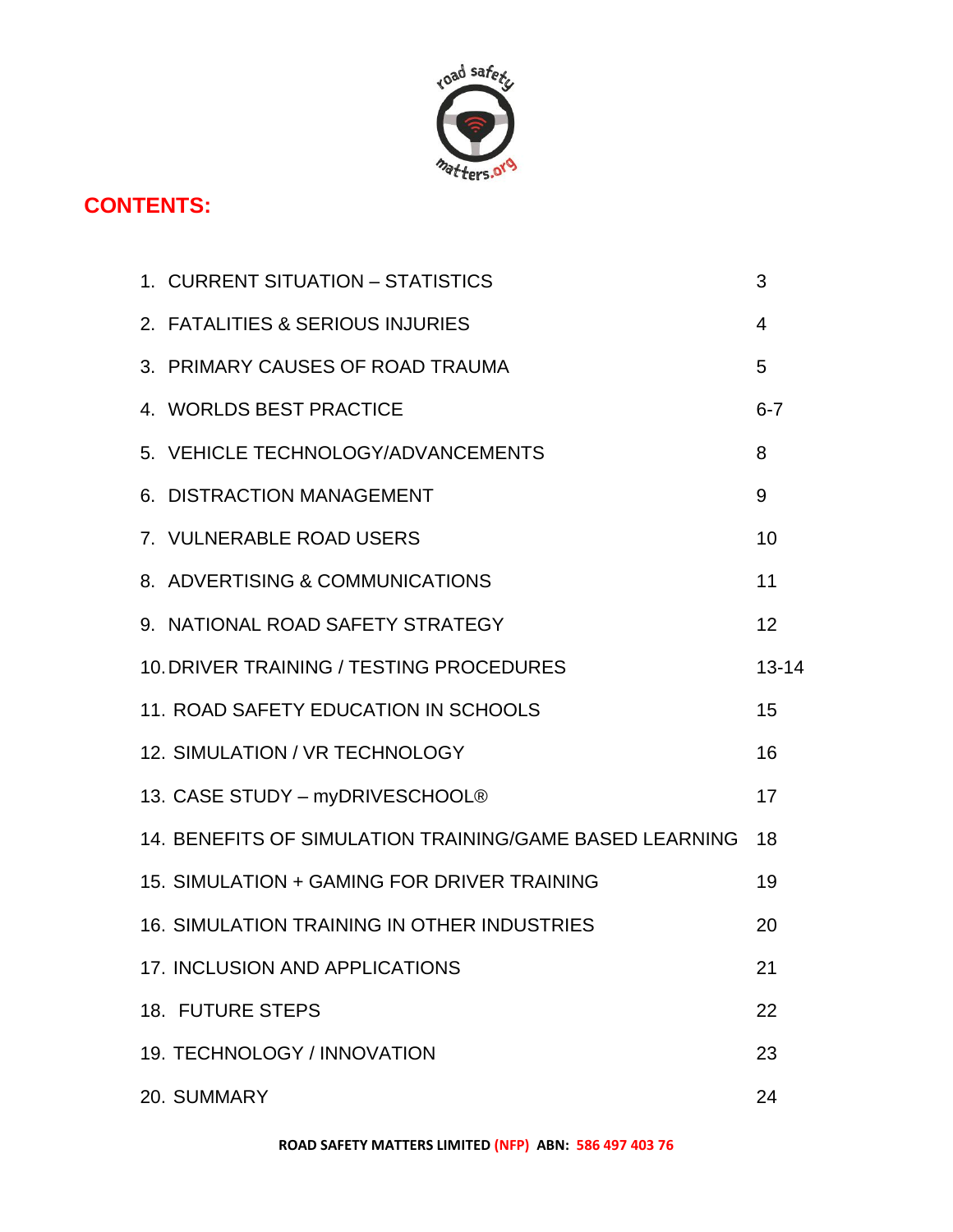

### **CURRENT SITUATION**

The graph below from the Department of State Growth, and statistics by the Bureau of Infrastructure, Transport, Research & Economics (BITRE) demonstrate that over the past 10 years, Tasmania's fatality rate has increased by 13.3% in 2021, and serious injury by 12%, with approximately 70+ people with a 'high threat of death' and lifelong injuries.

|                          | 10<br>yr<br>Avg |     |     |     |     |     |     |     |     | 2020 2019 2018 2017 2016 2015 2014 2013 2012 2011 |     |
|--------------------------|-----------------|-----|-----|-----|-----|-----|-----|-----|-----|---------------------------------------------------|-----|
| <b>Fatalities</b>        | 32              | 36  | 29  | 32  | 32  | 36  | 33  | 33  | 35  | 31                                                | 24  |
| <b>Serious</b><br>Injury | 270             | 284 | 249 | 279 | 267 | 282 | 298 | 267 | 256 | 241                                               | 272 |

Reductions in the road toll in terms of fatalities have been primarily attributed to;

- road design/infrastructure;
- legislative change & policing (seatbelts, random breath tests, speed cameras);
- increased vehicle safety features (ABS, airbags, traction control); and
- advancements in medical technologies/intervention and response times.

Evidence based on data demonstrates that current practices are proving ineffective and alternative methodologies should be investigated to address modern-day issues (ie: texting+driving, distractions, cyclists). The road safety industry is lagging in the adoption of technology, successfully used in a variety of other industries/applications.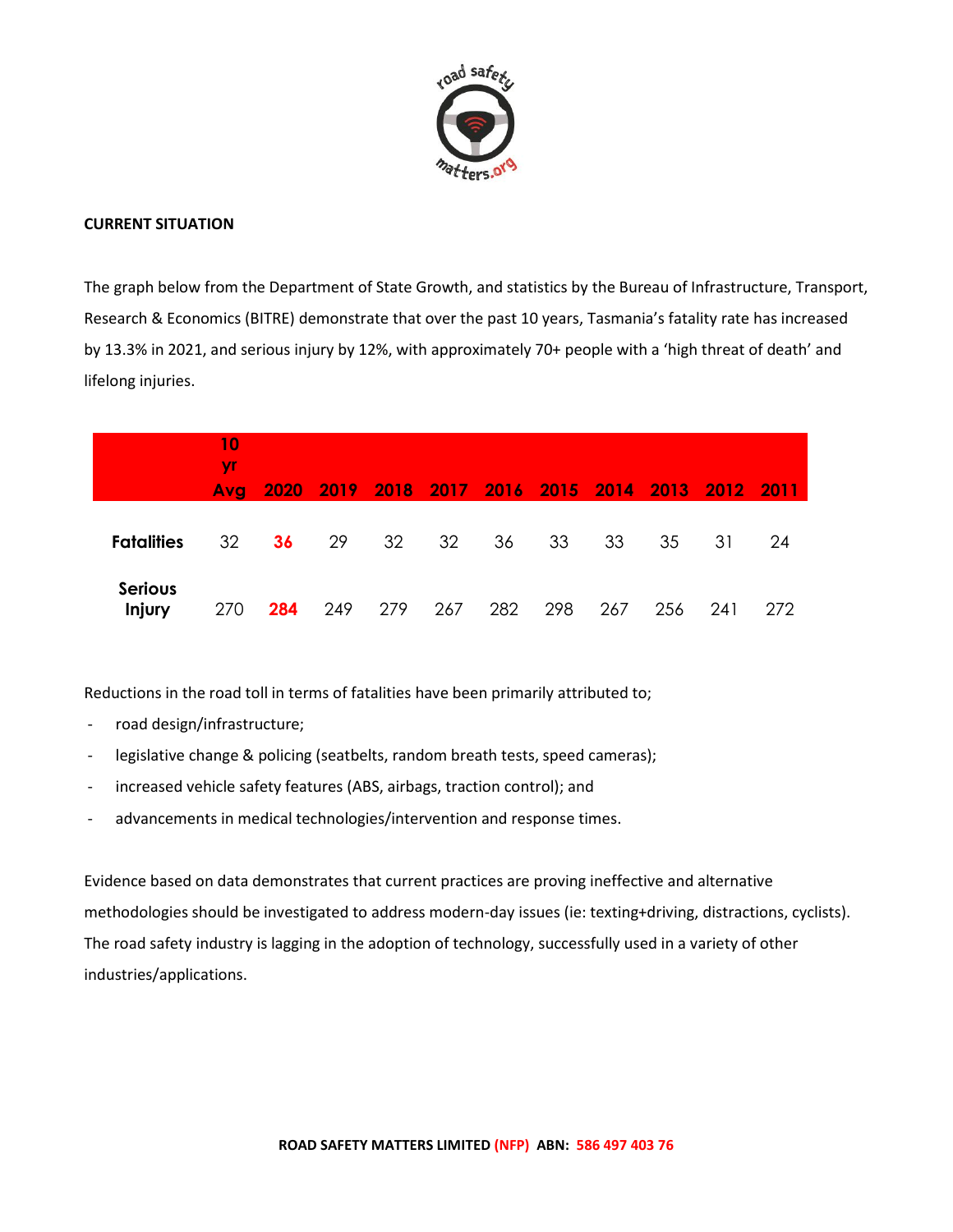

### **FATALITIES & SERIOUS INJURY (FSI) STATISTICS:**

Nationally fatality rates have seen a slight decline, whilst serious injury rates have escalated disproportionately. Serious injury statistics have an extended reporting lag, but estimates from 2020 are over 44,000 for hospital admissions Nationally. Year to date Nationally there has been an increase of 55 deaths or an increase of 4.7%.

| <b>NATIONAL</b>         | 8 <sub>vr</sub> | 2017  | 2016  | 2015  | 2014  | 2013  | 2011  | 2010  | 2009  |
|-------------------------|-----------------|-------|-------|-------|-------|-------|-------|-------|-------|
|                         | Avg             | $-18$ | $-17$ | $-16$ | $-15$ | $-14$ | $-12$ | $-11$ | $-10$ |
|                         |                 |       |       |       |       |       |       |       |       |
| <b>Admissions</b> 36157 |                 | 39404 | 39205 | 38148 | 36263 | 35464 | 34550 | 33240 | 32981 |
|                         |                 |       |       |       |       |       |       |       |       |
| High Threat 9187        |                 | 9790  | 9711  | 9360  | 9064  | 9260  | 8914  | 8608  | 8792  |
| of Death                |                 |       |       |       |       |       |       |       |       |
|                         |                 |       |       |       |       |       |       |       |       |
| <b>Fatalities</b>       | 1242            | 1135  | 1221  | 1292  | 1204  | 1151  | 1300  | 1277  | 1353  |

According to the Australian Institute of Health & Welfare (AIHW) the incidence of serious injury has been gradually escalating from 2000 (3.3%pa). Over 40,000 people are injured on the road annually. In the 2011 report by the AIHW, it was estimated that between 25-28% of the serious injury figures were deemed 'high threat of death', therefore if the developments of the last 15-20 years were not made these 25-28% would indeed be added to the fatality figures.

To bring this into perspective, for the 2020 year – the fatality figure was 1195, by adding 25% of the 40,000 serious injuries (high threat of death) the fatality figure would be in excess of 11,000. This figure would increase the ratio to 50 deaths /100,000 population. Peak recordings in Australia were in the 1970's with 27.5 deaths/100,000.

The statistics relating to 'serious injury' historically have been concealed behind the reduction in the road toll statistics. These figures need to become more transparent and communicated better to the wider public. Reporting of admissions and serious injury needs to be in line with fatality/crash statistics.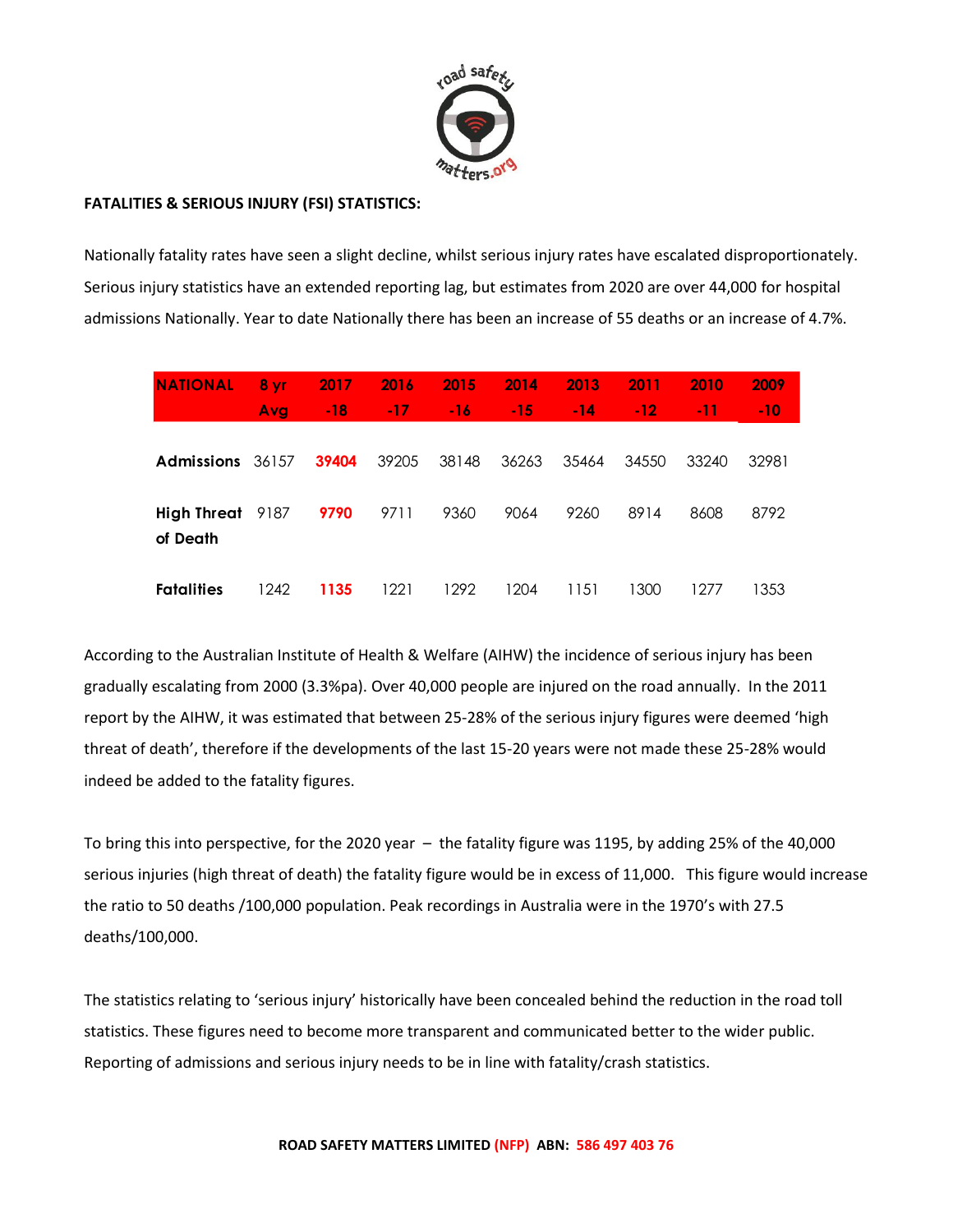

### **PRIMARY CAUSES OF ROAD TRAUMA:**

In a report released in August 2021, by the Transport Accident Commission (TAC) over the last five years over 70% of fatalities were caused by 'mistakes', otherwise referred as 'human error'. In the first three years of driving up to 95% of crashes are caused by 'driver error' (Center for Injury Research & Prevention, Children's Hospital of Philadelphia – Research Center). Amongst Australian industry experts the accepted percentage of deaths caused specifically by 'driver error' averages around 75-85% across all age groups.

Whilst the Towards Zero strategy is based around the fact that humans are human and make mistakes, there is no pillar or focus on helping reduce the rate of errors, measures which can be positively affected. There should be zero acceptance for preventable serious injuries and fatalities caused by driver error. All efforts should be focused on reducing human error, by increasing competency levels and attitudes around road safety.

The 'Fatal 5' are all consequences of actions/decisions made by the 'driver' – speeding, distractions, drug & alcohol impairment, not wearing a seatbelt and fatigue.

Improvements in training and testing procedures need to be examined/trialed before introducing more punitive measures. All of the key issues can be addressed effectively with existing and developing technologies. Combining multiple digital technologies (simulation, artificial intelligence, gaming, VR) the most 'at-risk' market can be trained using age appropriate (and scalable) training modality.

The approach to reduce the road toll needs to look at the core problem, which is universally agreed by both academics and practitioners globally – HUMAN ERROR. The Safe System Approach, which includes Safer roads, Safer vehicles, Safer speeds and Safer road users – needs a core focus on – SAFER DRIVERS.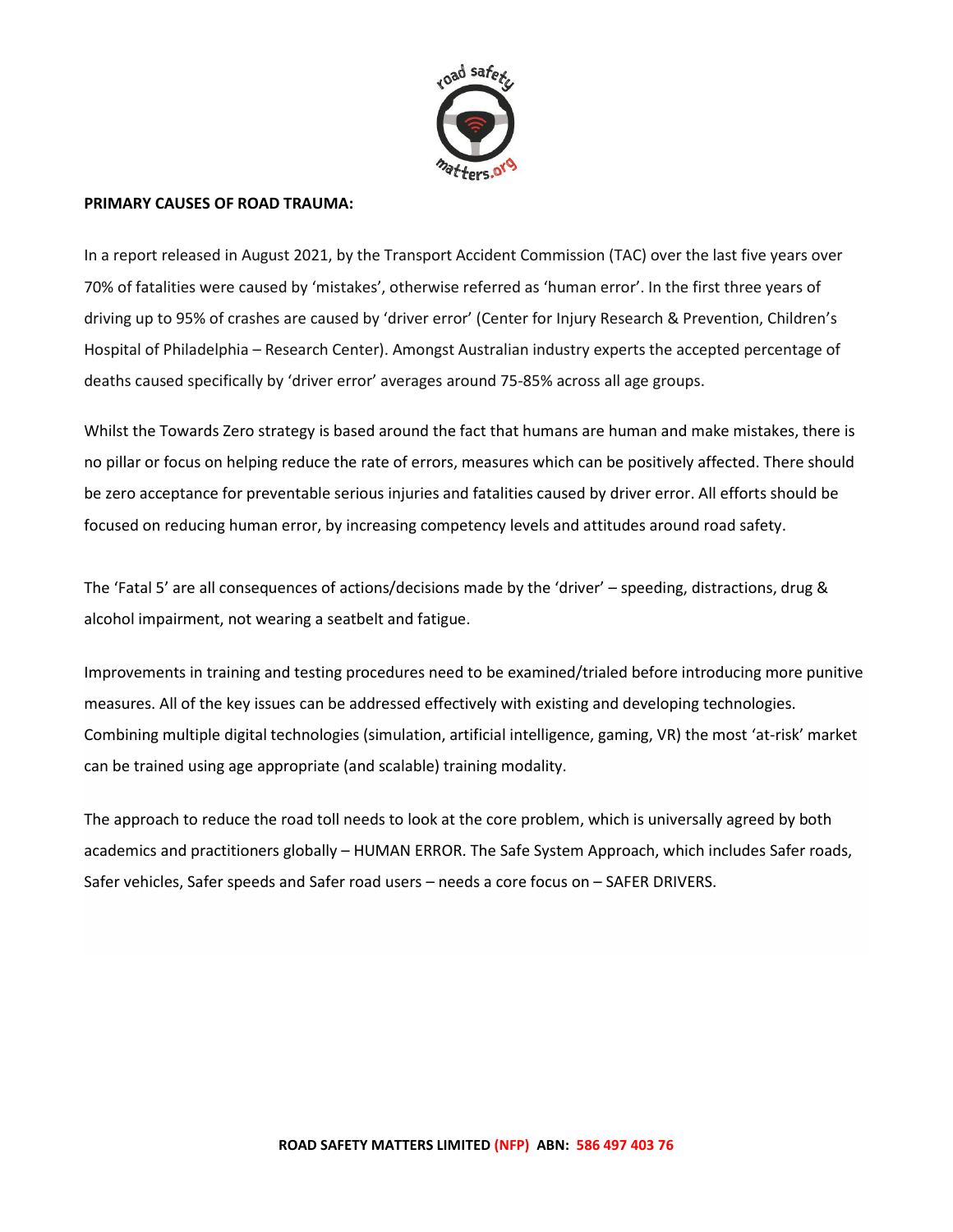

### **WORLDS BEST PRACTICE:**

Globally Australia is rated  $12<sup>th</sup>$  for Road Safety, but  $15<sup>th</sup>$  in the  $18-25$ yo age group.

Currently Government Agencies are placed with the responsibility of educating and communicating information about licensing, road safety, learning to drive and road trauma statistics, but fail to conduct any meaningful/actual driver training.

- Training: the **action** of teaching a person a particular **skill** or type of behaviour
- Education: the process of receiving or giving systematic **instruction** (at school or university).

Current practices allow Learner Drivers to complete a multiple choice theory test, then be classed competent enough to actually drive a motor vehicle (a skill), with anyone over the age of 21 with a full license sitting in the passenger seat, with no qualifications/training or overriding control of the situation (ie: standard car, not fitted with dual control). The Learners are required to complete 120 hours of supervised driving, and maintain a logbook/App with details of the journeys.

In vast contrast to Sweden, United Kingdom and Netherlands – which are amongst the best performing jurisdictions in the World, Australia's licensing regulations and driver training procedures are not comparable with 'World's best practice'.

In Sweden future road users are subjected to 8 theoretical tests (including training about drugs, alcohol and driving), 14 driving tests prior to being ready for the final test, followed by hazard education which includes skid control and emergency braking for slippery conditions. Prior to any on-road instruction is permitted, the instructor and student must complete a 3 hour traffic safety course together.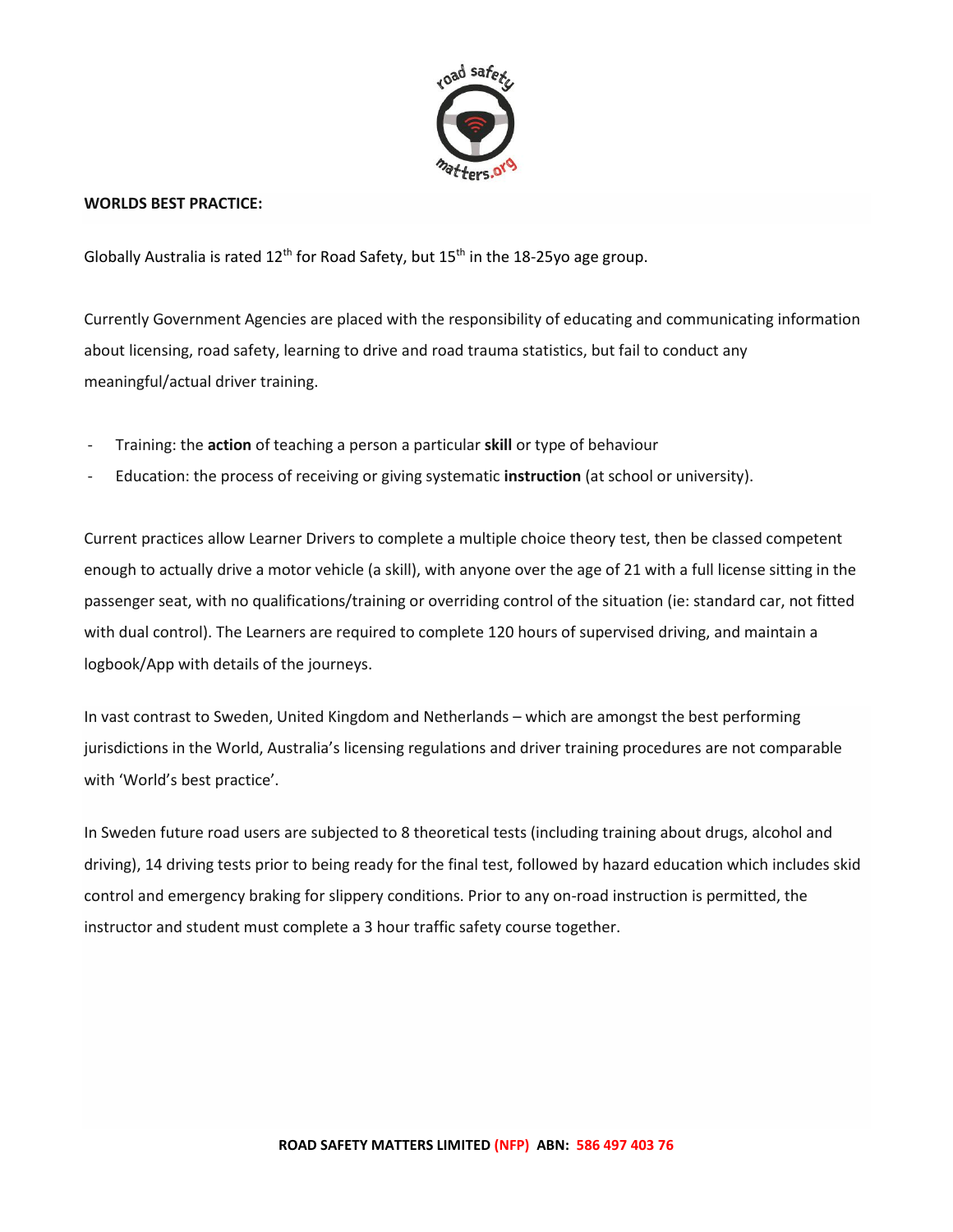

### **WORLDS BEST PRACTICE … continued.**

In the United Kingdom students can get their licenses at 17 with no minimum hours or training. There are 2 theory tests, a hazard perception test and 2 vehicle safety questions. The students have to pass a rigorous 40 minute driving ability test in order to get their license.

In the Netherlands a prospective road user must do a theory test, then enroll with a driving school to use the school's vehicle for the practical test. There are no minimum time allocations or hours of training, but the average Learner driver completes approximately 35 lessons with a registered driving instructor prior to applying for the driving license test.

Singapore, with the best road safety rating in the Southern Hemisphere, introduced mandatory simulation training/testing for all Learner Drivers.

These examples are to demonstrate 'World's best practice' and these jurisdictions emphasis on professional driver training and competency of the drivers as paramount to licensure. Compulsory log books with 120 hours of 'lay driving instruction' delivered predominately by untrained instructors (parents/guardians) can only allow the students to be as good as their instructor – at best. The average amount of professional lessons taken to by Australian Learner Drivers is between 6-10 (approx. 4.5 – 7.5 hours of total 120 hours).

The only legislative amendment to driver training has been the introduction of the Graduated Licensing System in 2008 with the compulsory 120 hours of supervised driving. Of the top ten performing countries Worldwide, none mandate a Graduated Licensing System.

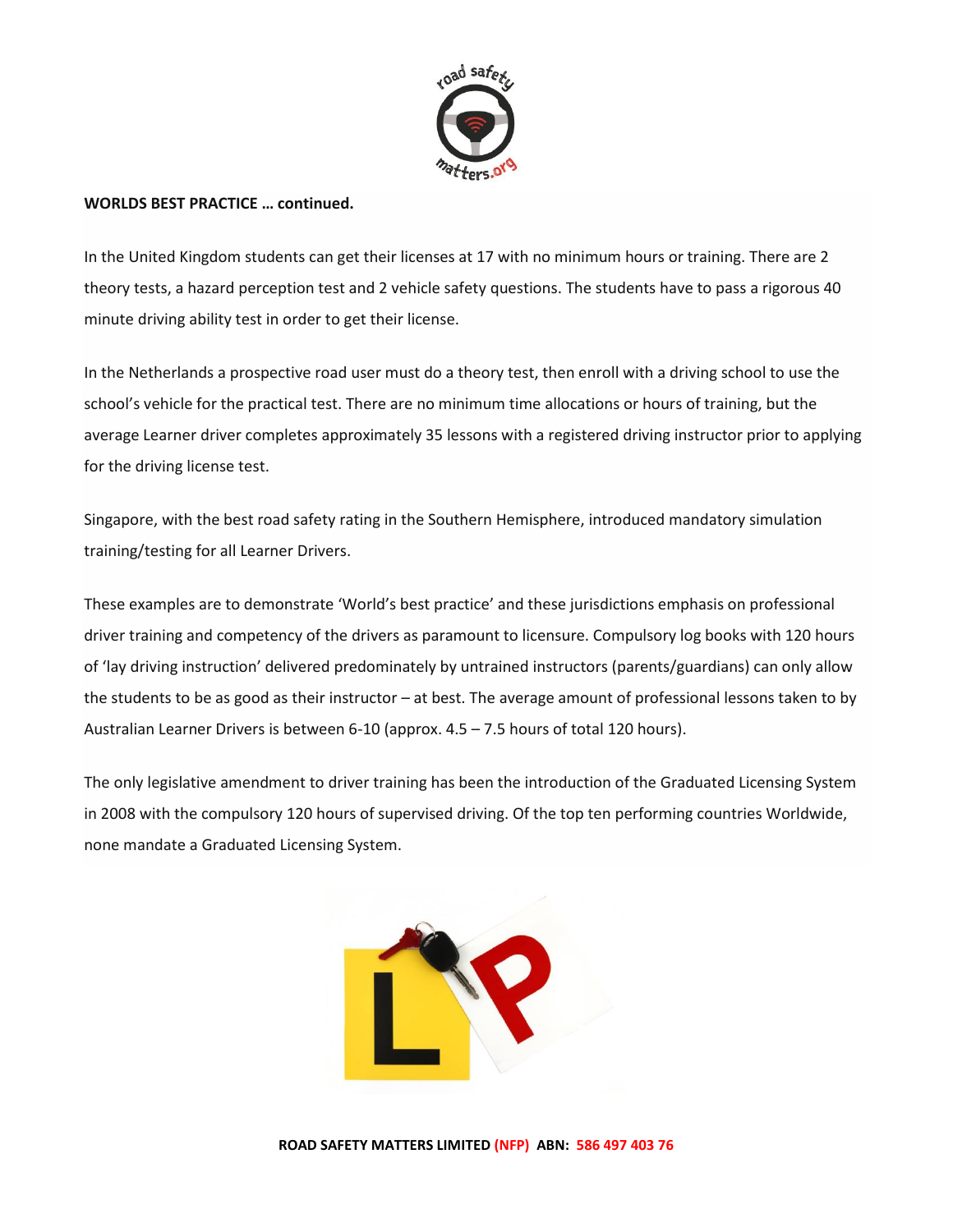

### **VEHICLE TECHNOLOGY ADVANCEMENTS:**

The increasing road toll comes despite a study revealing cars are safer than ever, with data from independent crash-test authority ANCAP revealing 92% of the new cars sold in Australia have a five-star safety rating. Cars with a four-star rating represent just 3% of new car sales and cars with a three-star or lower account for just 1% of sales.

Over the last decade alone, the safety of vehicles has improved exponentially with features such as:

- Anti-lock braking system (ABS)
- Air Bags
- Traction Control
- Lane Departure Warnings
- **Electronic Stability Control**
- Blind Spot Indicators
- Adaptive Radar technology

As of July 2019, more than half the cars sold in Australia were fitted with potentially life-saving autonomous emergency braking technology, which automatically slams on the brakes if it detects an impending rear-end collision.

There have been recommendations to reduce the luxury car tax to make premium vehicles with safer, expensive technology more affordable, however safer vehicles deliver incremental benefits over the long term … it's takes about 20 years to achieve fleet turnover.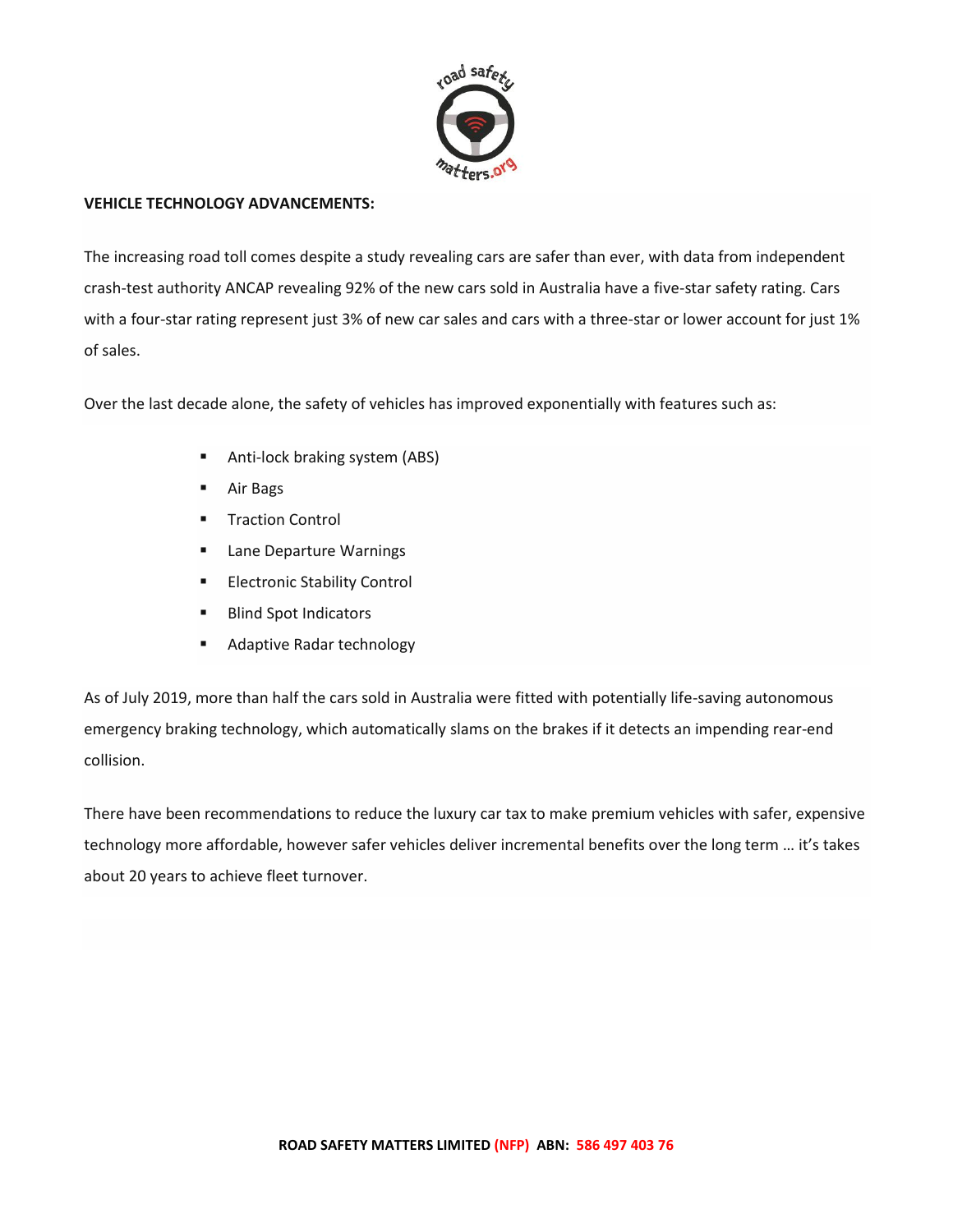

### **DISTRACTION MANAGEMENT (incl. mobile phone use):**

The vast rise in fatalities associated with the use of mobile phones is of grave concern, education and training is vital, for users to understand the dangers associated with same. Using available technologies, training is available to demonstrate the 'real time' hazards, reduced reaction times and potential consequences associated with using mobile phones whilst driving.

Many State/Territory Governments are deploying new technology along with harsher penalties to curb distracted driving and reduce the incidences of people using mobile phones whilst driving. NSW was the first to introduce/roll out new technology developed in Melbourne by Acusensus – the World-first mobile phone detection camera, capable of snapping photographs of drivers touching their phones while driving.

Drivers need to also be able to manage other in-cabin distractions, such as passengers (incl. children), refer MUARC study citing young children are more distracting than mobile phones. Simulation training and/or role playing (Fit2Drive) can provide tools/resources and training programs to address these issues.

Other technologies to disable phone usage whilst driving could also be deployed.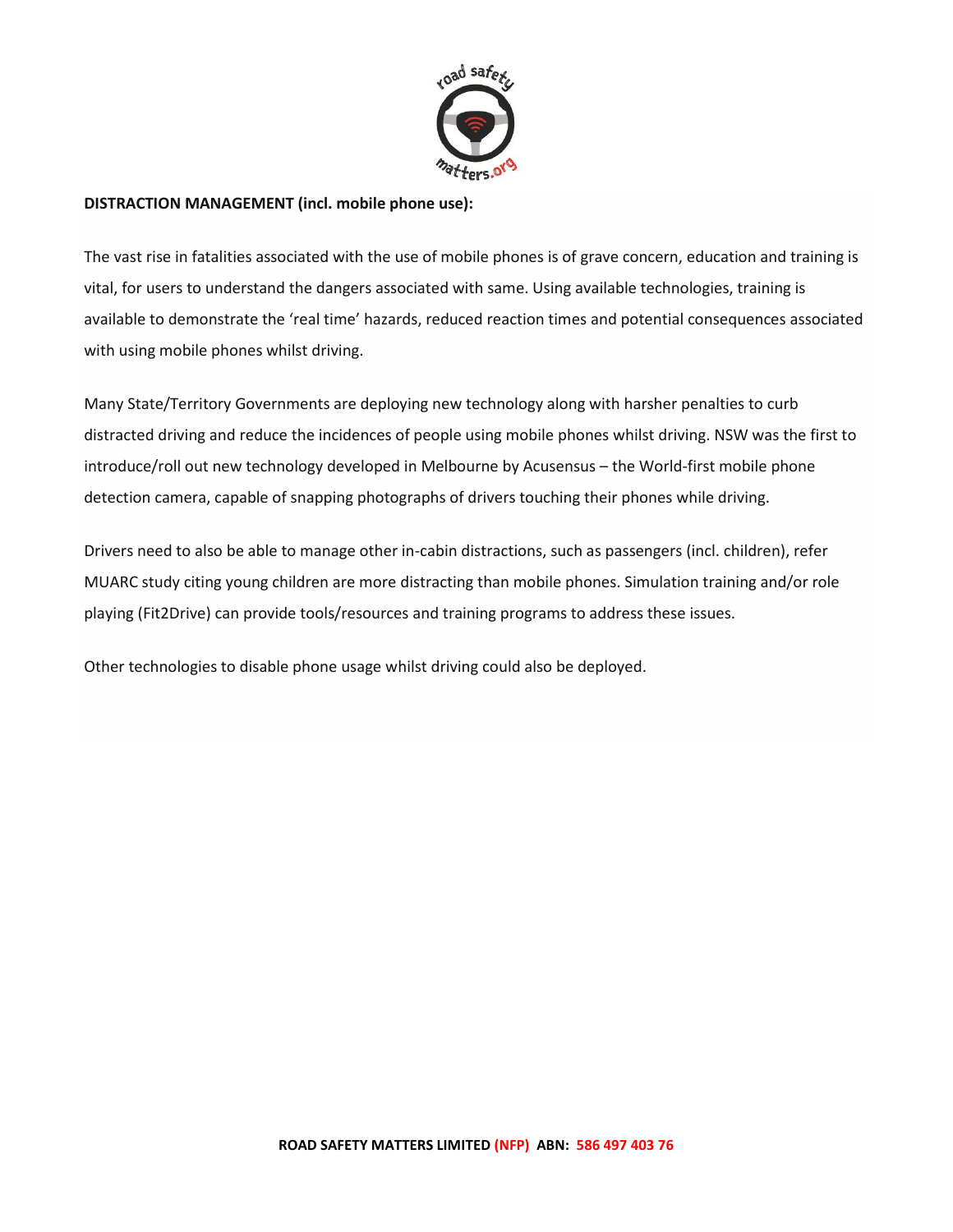

### **VULNERABLE USER GROUPS**

Vulnerable users include cyclists, pedestrians, motor bike riders, elderly, disabled/impaired drivers, lower socio-economic groups, CALD (Culturally and Linguistically Disadvantaged), immigrants and Indigenous/Torres Strait Islanders.

Below is a graph representing fatalities and serious injury over the last 6 years in Victoria – including hospitalized, hospitalized for over 2 weeks (large percentage of this group will have life long injuries), hospitalized in the 18-25 year old age groups. Increases in fatality rates amongst cyclists, pedestrians, motor bike riders and the elderly are comparable State by State.

|            | $16 - 20$ | Cyclist         | M/bike | <b>Peds</b> | Metro | <b>Rural</b> | Total | <b>Hosp</b> | >2<br><b>wks</b> | $18 - 25$<br><b>yo</b><br><b>Hosp</b> | >2wks |
|------------|-----------|-----------------|--------|-------------|-------|--------------|-------|-------------|------------------|---------------------------------------|-------|
| 2015       | 40        | 10              | 30     | 33          | 115   | 137          | 252   | 6288        | 965              | 1197                                  | 130   |
| 2016       | 22        | 8               | 56     | 40          | 140   | 150          | 290   | 7171        | 1018             | 1451                                  | 156   |
| 2017       | 26        | 12              | 38     | 31          | 103   | 156          | 259   | 7765        | 928              | 1565                                  | 137   |
| 2018       | 13        | $\overline{7}$  | 38     | 37          | 104   | 109          | 213   | 8122        | 927              | 1642                                  | 119   |
| 2019       | 30        | $\overline{11}$ | 44     | 49          | 120   | 146          | 266   | 8046        | 903              | 1507                                  | 122   |
| 2020       | 13        | 14              | 32     | 30          | 85    | 126          | 211   | 5426        | 599              | 1044                                  | 75    |
|            |           |                 |        |             |       |              |       |             |                  |                                       |       |
| 5yr<br>Avg | 26        | 10              | 41     | 38          | 116   | 140          | 256   | 7478        | 948              | 1472                                  | 133   |
| 6yr<br>Avg | 24        | 10              | 40     | 37          | 111   | 137          | 249   | 7136        | 890              | 1401                                  | 123   |

For most 'at-risk' teenagers (who can be identified by the age of 6), the thought of becoming incapacitated for the rest of their life is more confronting than death. Statistically the likelihood is far higher for debilitation that fatality. It has been estimated that an 18yo road trauma victim suffering quadriplegia will cost approximately \$15m over his/her lifetime, without considering the emotional expense of a life wasted.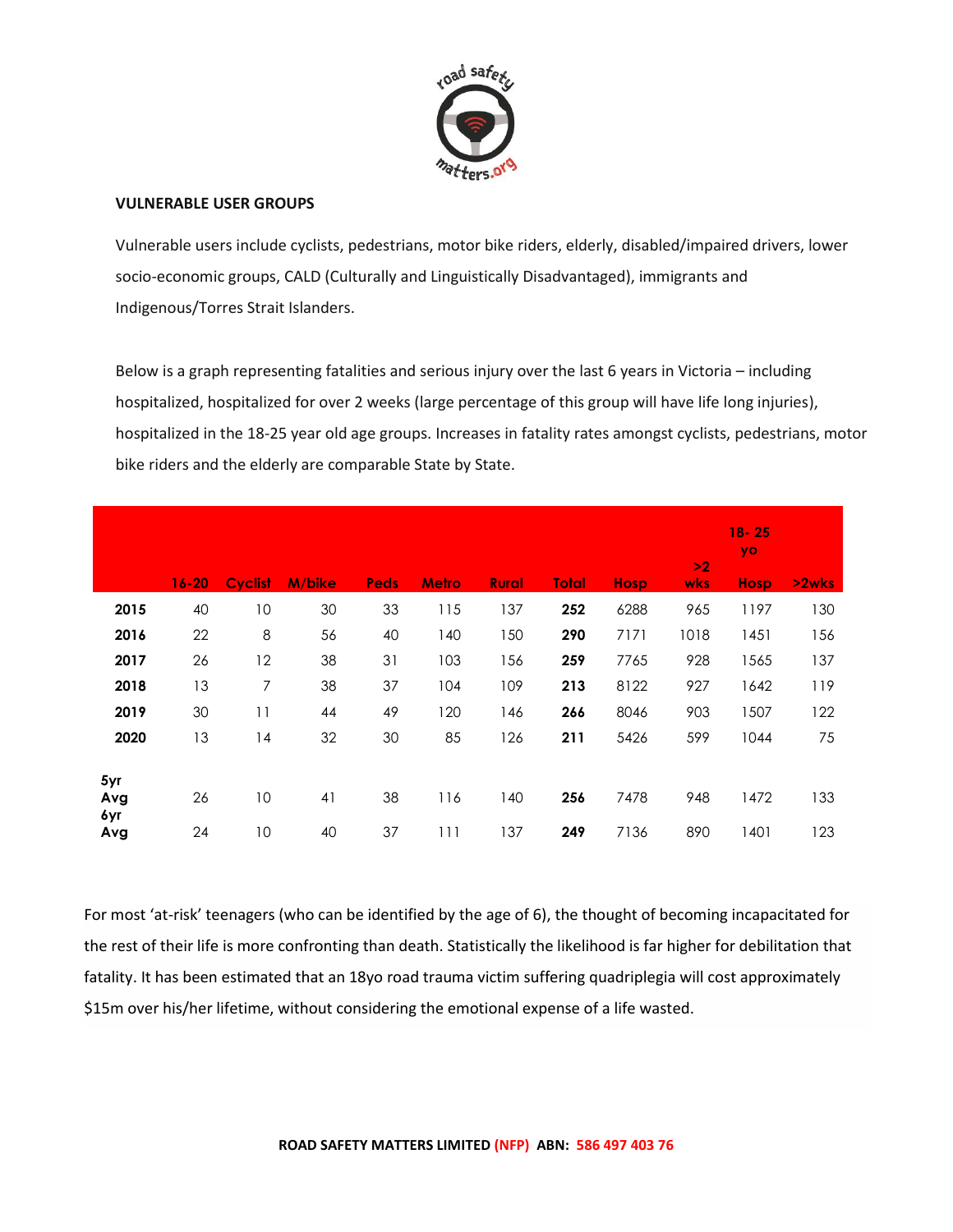

### **ADVERTISING & COMMUNICATIONS:**

Advertising campaigns depicting victims of road trauma are effective for a certain percentage of the market, however access and availability to that market needs to be sought. With so many media platforms available the segmented target audiences, specifically the 16-20yo demographic are not attuned to watching advertisements. The most appropriate place to capture the entire market is through the school system, to allow and repeat the messaging for maximum penetration.

There is a lack of evidence to support any quantifiable reduction in fatalities or serious injury (FSI) using sports sponsorships/branding, as it lacks relevance and connection to the issues or messages.



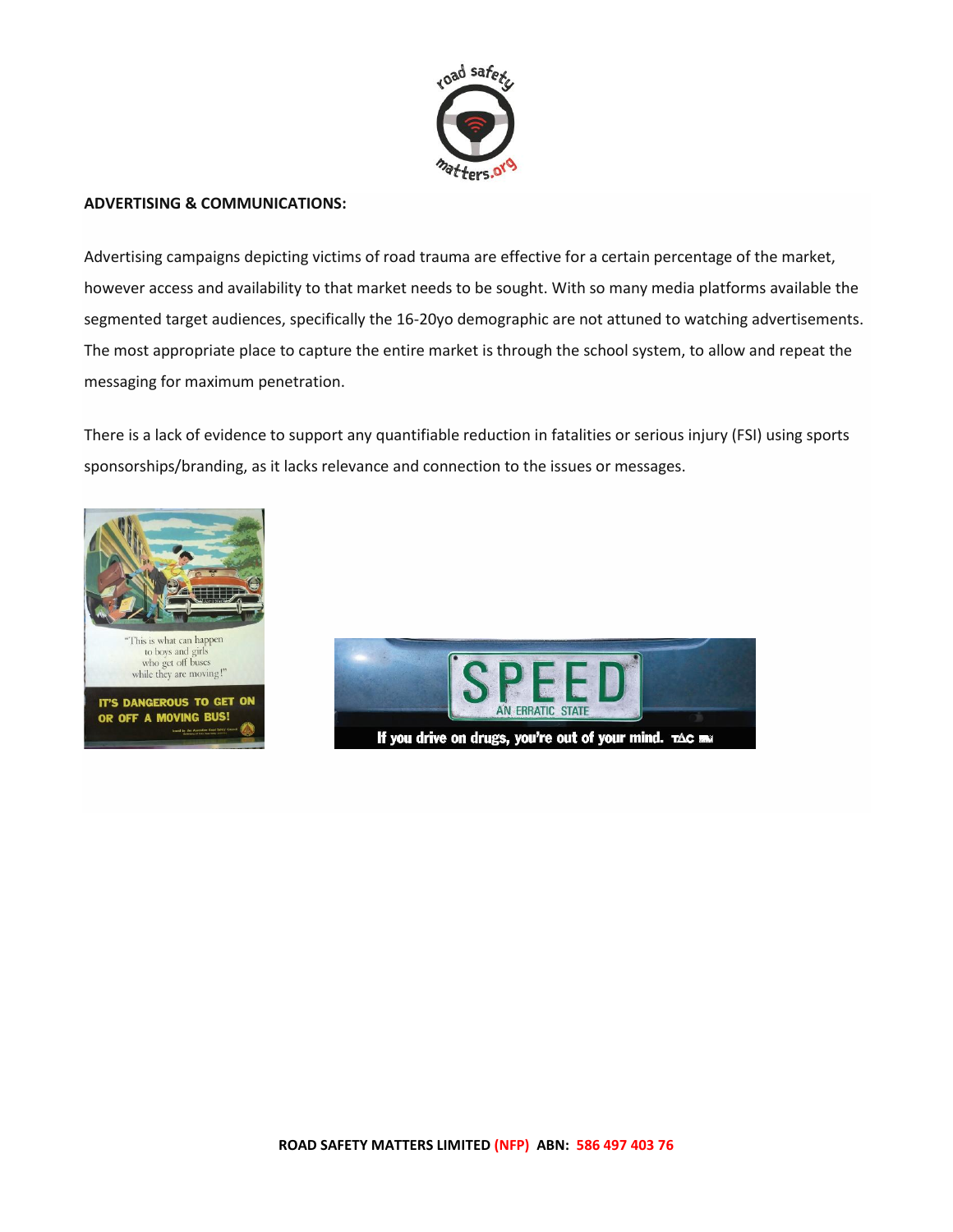

### **NATIONAL ROAD SAFETY STRATEGY:**

Current procedures are focused on the 4 safety pillars – Safer Roads, Safer Cars, Safer Speeds and Safer Users, with disproportionate budgets allocated towards the biggest 'cause' of serious injury and fatality, widely acknowledged and evidenced as 'driver error'.

As per the National Road Safety Strategy 2011-2020 which states the Safe System approach is focused on making the road transport system more forgiving of human error – conversely more efforts need to be directed toward reducing human error. Furthermore, the National Road Safety Council (NRSC) "supports any initiative aimed at investigating the use of new technologies to minimise driver error and automatically monitor driver performance" – NRSC Safety Strategy February 2011.

Changing driver behaviour is not easy. Providing information alone does not necessarily lead to changes in behaviour. Worksafe – the enforcers of Occupational Health and Safety laws state "… training should not be restricted to just delivering a talk on a specific topic. It should also involve practical exercises …"

In the 2013 report from the Parliamentary Inquiry into road safety in Victoria state "Improving road user competence and awareness through education, enforcement and technology has been and remains a key factor in reducing crashes".

The 2020 report by the Committee for the Parliamentary Inquiry into the increase in the Victorian road toll, recommended trialling simulation and VR training for Learner Drivers.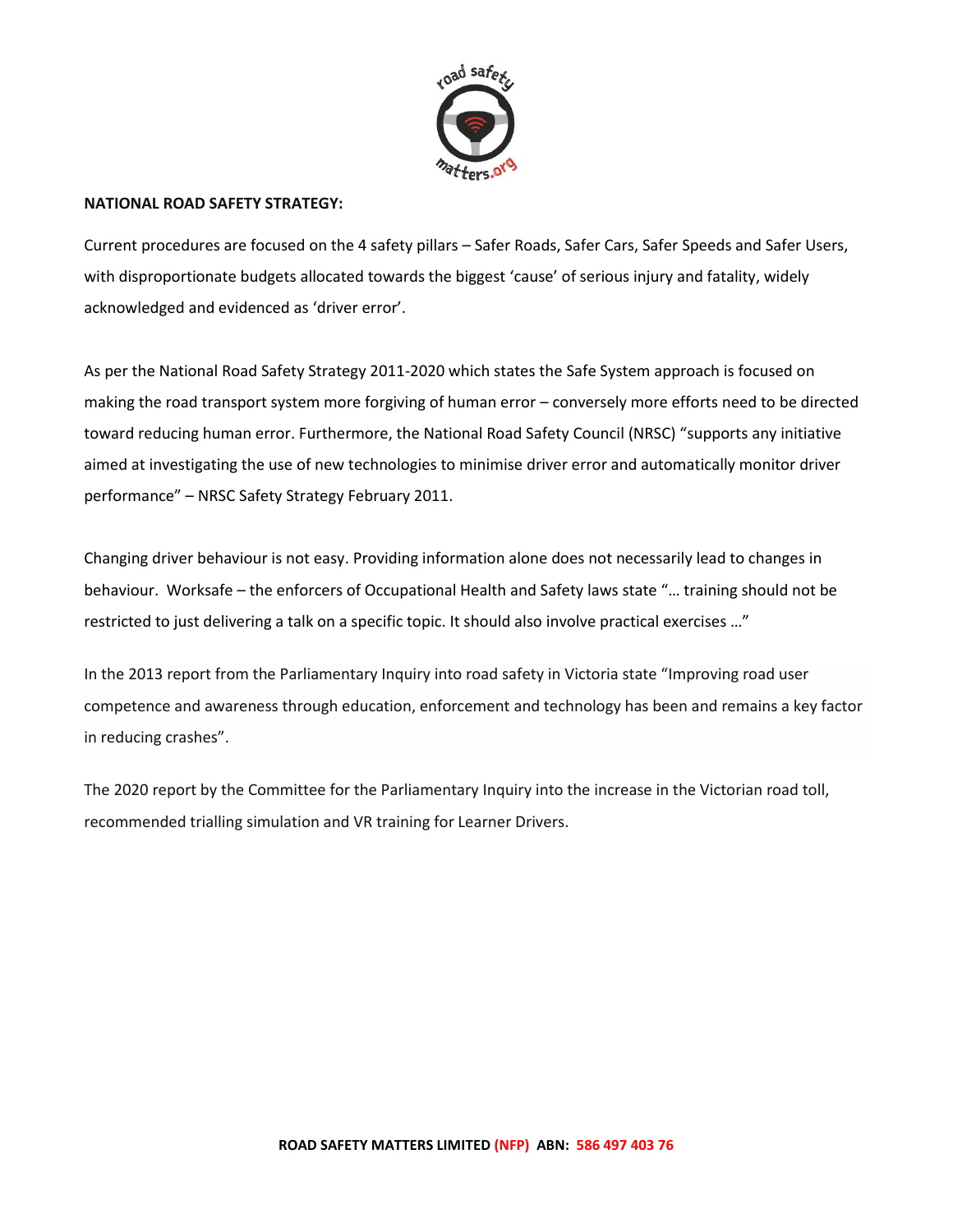

# **DRIVER TRAINING / TESTING PROCEDURES:**

In conjunction with learning the road rules, Learner Drivers require practical driver training to teach them the cognitive skills required to successfully and safely operate a motor vehicle. In Australia the average number of lessons Learners get with professional instructors is between 6-10, which equates to approximately 5-8 hours of the compulsory 120 hours. This figure is reduced in rural/regional areas.

Professional driving instructors require a standard Certificate III or IV in Training & Assessment to become a driving instructor, however this certification does not necessarily qualify them as a 'good driver'. The industry requires more regulation and testing to instructors to improve the overall quality, results and perception of the 'service'.

Whilst it is cost prohibitive for the majority of parents/guardians to buy too many lessons, parents themselves would benefit from some professional tuition prior to starting the 120 hours with their children, otherwise parents are merely passing on bad habits. The national Keys2Driving initiative that provides one lesson for the Learner and their Parent/Guardian has proven beneficial, but only penetrates around 8% of the market.

Initiatives such as the L2P program are great in theory, again the competency of the instructor/mentor needs to be assessed to ensure they are teaching the right skills and behaviours.

An accreditation process for all Driving Instructors should be mandatory to provide transparency and accountability to this professional service industry. Many driving instructors focus on pass rates for tests, rather than developing safe drivers.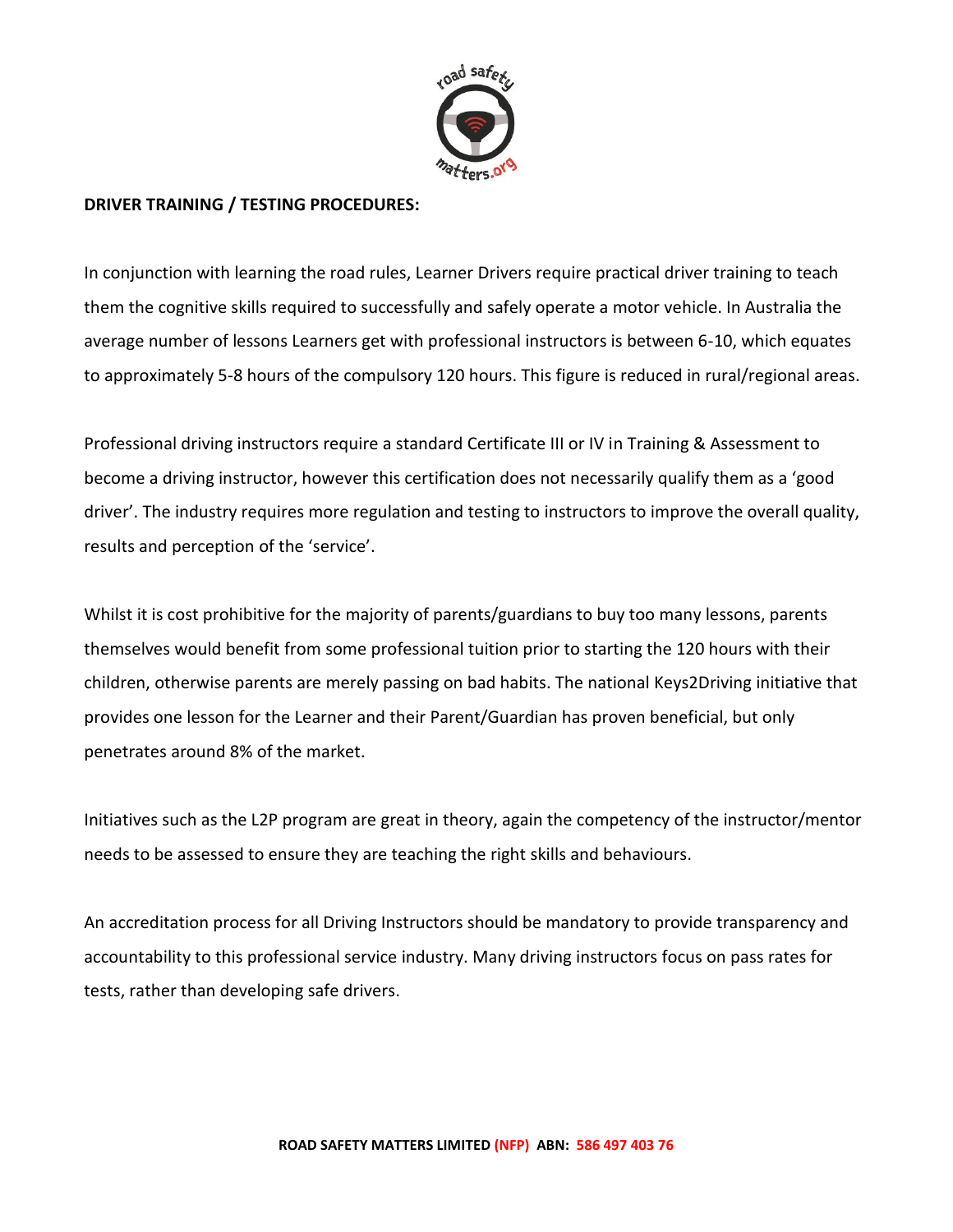

# **DRIVER TRAINING/TESTING PROCEDURES … continued**

Testing procedures lack consistency, and need to be standardized. Again technology can be introduced to ensure all students are assessed accurately.

Singapore, with the best road safety rating in the southern hemisphere, introduced simulation training as part of the assessment in their licensing centres, mandating all students complete a set course in the simulators. The simulator training comprises three modules each taking 15-20minutes to complete. Learners must book a minimum of 5 practical lessons before booking the simulator training. Scenarios used in the training are based on the top 10 causes of traffic accidents, which include high-speed expressway cornering, cyclists in blind spots and driving in wet conditions.

The use of simulation would help learner drivers better prepare for various road situations (eg: 1.5m distance from cyclists, emergency braking exercises, various weather/traffic/road conditions) that would otherwise be too hazardous to train for, and inculcate good and safe driving habits.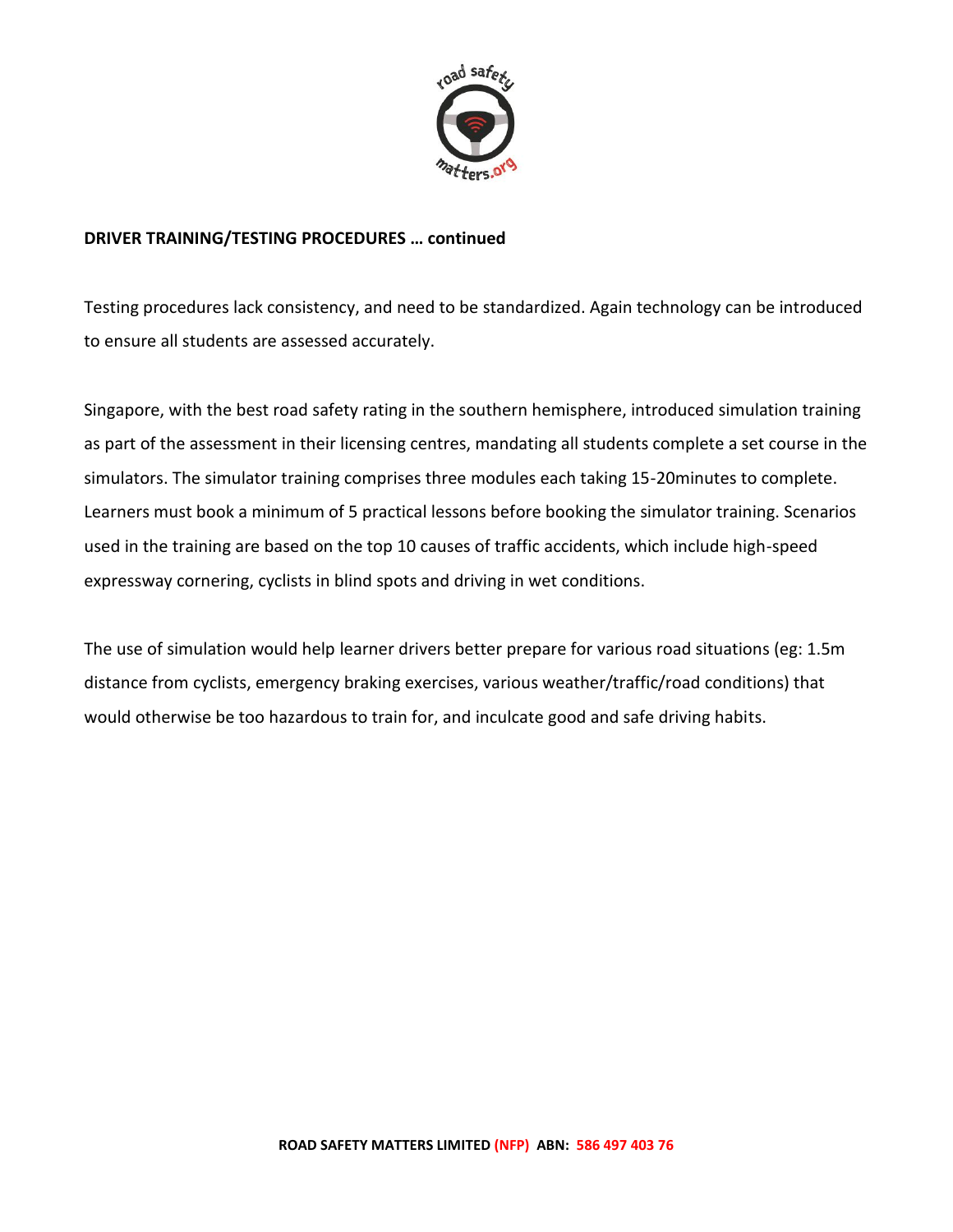

### **ROAD SAFETY EDUCATION IN SCHOOLS:**

According to educational experts specializing in later stage teenagers with under-developed frontal lobe/cortex, to 'cut through' the students need to acquire a deep understanding of the specific activity which can only be achieved by making and learning from their own mistakes. Psychologically teenager's retention rates are higher when they are engaged or immersed in an activity they enjoy and can do autonomously. Simulation, gaming and educational technology provides that opportunity in a safe and controlled environment.

| <b>2016 CASE STUDY:</b>             | <b>SWIMMING</b> /<br><b>DROWNING</b> | <b>DRIVING / ROAD</b><br><b>TRAUMA</b> |
|-------------------------------------|--------------------------------------|----------------------------------------|
| Deaths of 15-24yo                   | 23                                   | 264                                    |
| <b>Training provided in Schools</b> | 6 years (Primary)                    | 0 (High/Secondary)                     |
| Avg. annual cost of training        | \$80-120                             | \$0                                    |
| <b>Education/training provided</b>  | <b>Skills training/lessons</b>       | <b>Scare campaigns</b>                 |
| Frequency of use >18yo              | <b>Seasonal</b>                      | <b>Daily</b>                           |
| Cause of death 0-14yo               | 3 <sup>rd</sup>                      | 1 <sup>st</sup>                        |
| Cause of death 15-25yo              |                                      | 2 <sub>nd</sub>                        |
| WHY should schools provide?         | <b>Life Skill/Duty of Care</b>       | Life Skill/Duty of Car                 |
| Fatality rate /100,000              | 0.8                                  | 5                                      |

There are existing road safety education tools/resources available for schools/teachers, varying State by State. These are aligned to the curriculum in subjects such as health, wellbeing, mathematics, literature, physics. Few schools incorporate any 'real time' driver training in the Year  $10 - 12$  curriculum/activities as it is too cost/time prohibitive.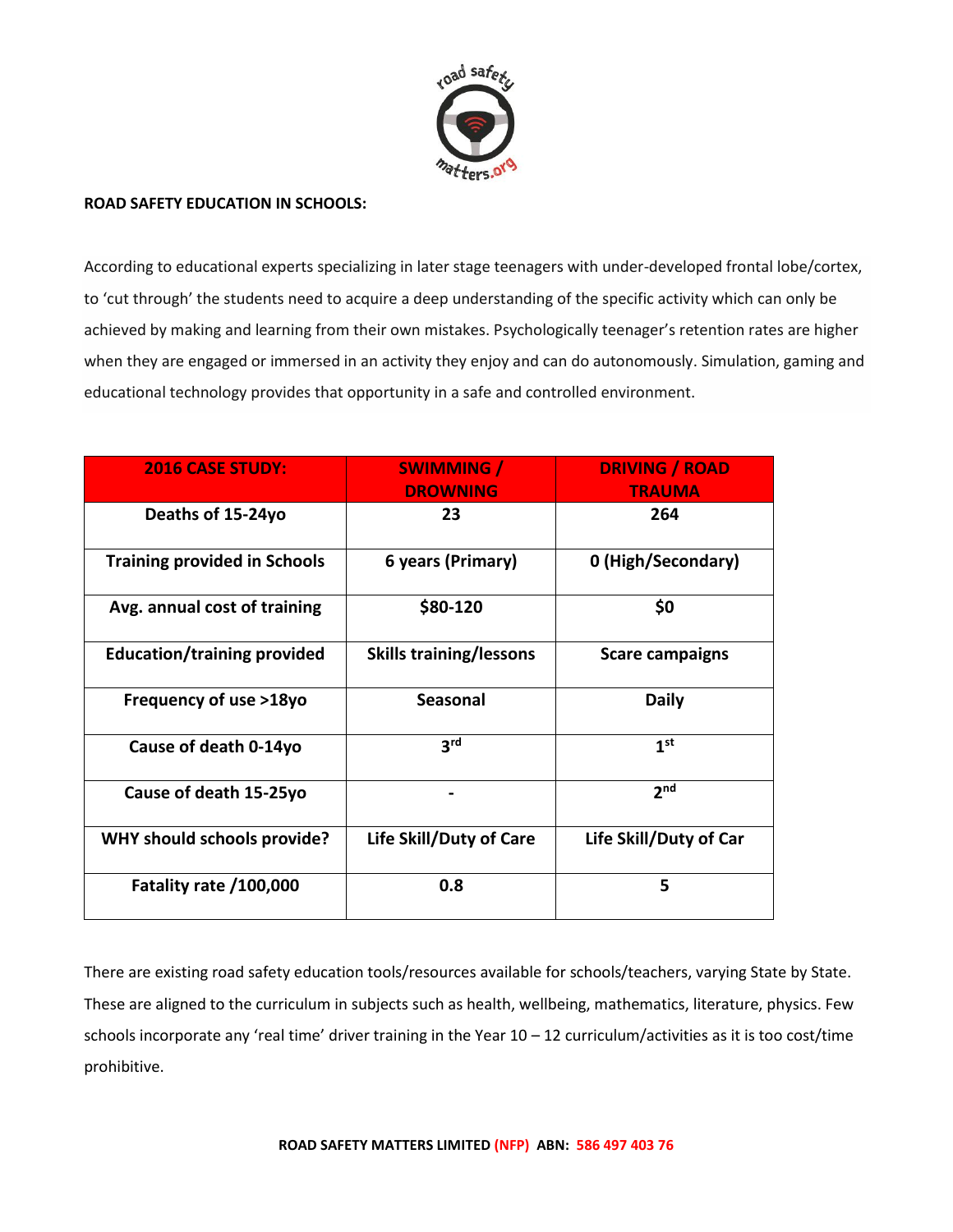

### **SIMULATION/VR TECHNOLOGY:**

Simulation is used successfully worldwide to enhance capabilities, save resources and reduce risk. Extensive research has been done on the efficacy of simulation training for novice drivers, all providing evidence of the benefits, both short and longer term.

- How would changing driver training in the Queensland licensing system affect road safety? Deliverable 2: Simulators for skill acquisition training & assessment, and their impact on road safety. CARRS + TMR 2013. CONCLUSIONS: PC based training is common & has an important role to play in the training of novice drivers. One influencing factor relative to the use of driving simulators for novice driver training & assessment is the lack of actual risk or danger.
- The effects of PC based training on novice drivers' risk awareness in a driving simulator. Anuj Pradhan, Donald Fisher, Alexander Pollatsek. 2005. CONCLUSION: Participants were better able to identify, after training, the areas in a scenario that should be monitored closely and areas that could have hidden risks. Improvement in 2 tests scores are between 39-67% and 51-70% respectively.
- Simulator training of novice drivers: a longitudinal study. Richard Wade Allen, George Park. 2011. CONCLUSIONS: 2 years after the end of the training (over 500 teenage novice drivers) results showed participants had significantly lower crash rates than conventionally trained novice drivers.

Currently there are new technologies available to bridge the gap between theory and practical driver training, delivering digital, age appropriate, road safety solutions to students on their PC's, similar to the first stage of simulation training the RAAF use. These programs are safe, engaging, scalable and cost/time effective.

The 2020 Parliamentary Inquiry into the increase in the Victorian road toll report, recommended the Government conduct a pilot of VR simulation training for Learner Drivers, to determine the long term benefits.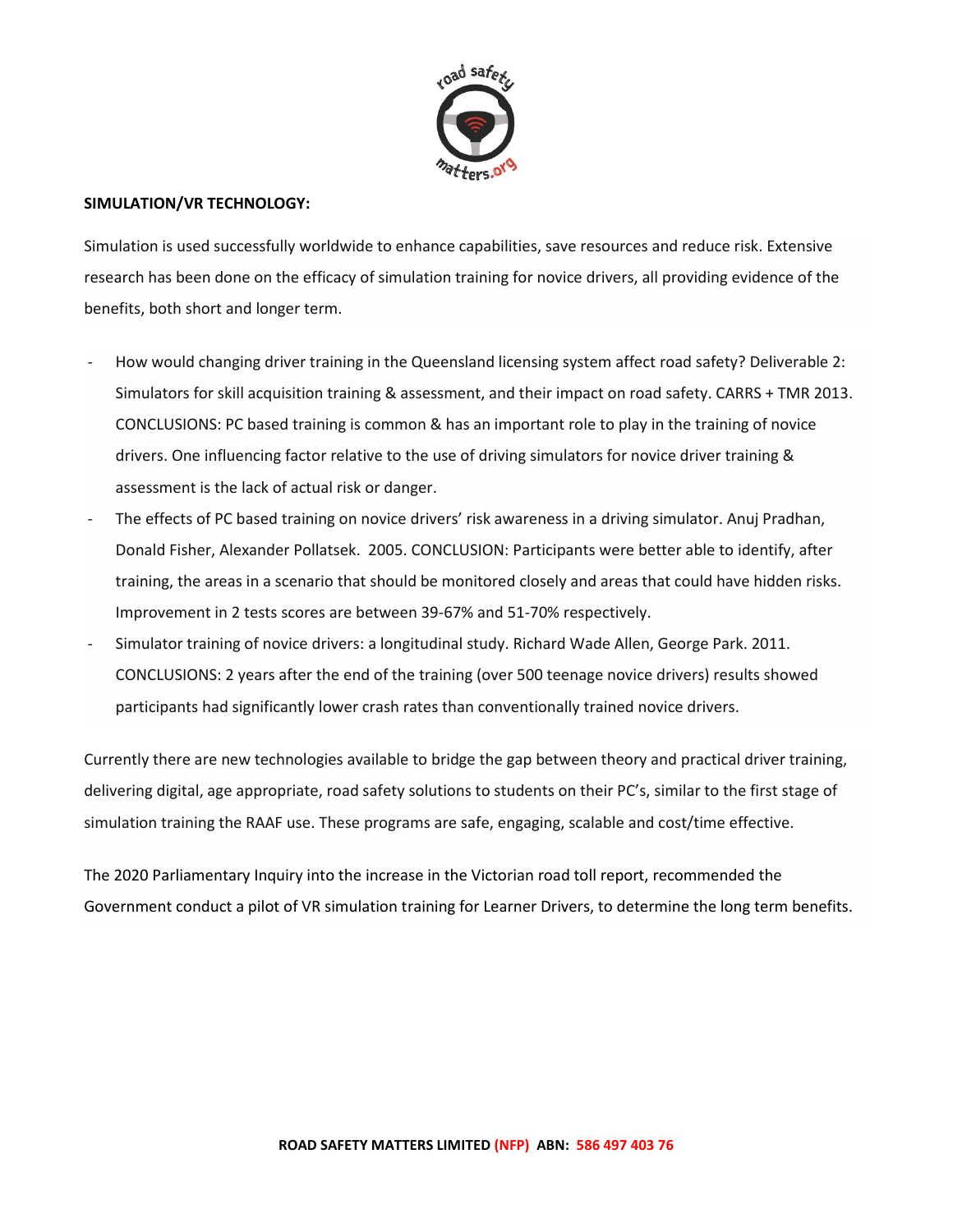

# **CASE STUDY: myDRIVESCHOOL®**

In January 2019 Driveschool Enterprises conducted a blind randomised test at a driver training facility in Melbourne, using independent professional driving instructors. The test was a direct comparison between the myDRIVESCHOOL® online simulation program and the Government funded in-car lesson.

Students who completed the PC-based simulation training rated 48% more competent and 17% less anxious, compared to the group who had no received the training prior.



Results from 120 student questionnaires (none had driven a car prior):

|              | 91.3% confirmed (MD) reduced anxiety prior to getting into a 'real' car                    |
|--------------|--------------------------------------------------------------------------------------------|
|              | <b>99.4%</b> thought $(MD)$ was a safe way to learn basic skills before getting into a car |
|              | <b>95.7%</b> believed $(MD)$ would improve their initial driving experience                |
|              | <b>94.4%</b> indicated $(MD)$ helped them understand traffic conditions/intersections      |
| 94.4% agreed | $(M)$ should be used as part of the Graduated Learning System                              |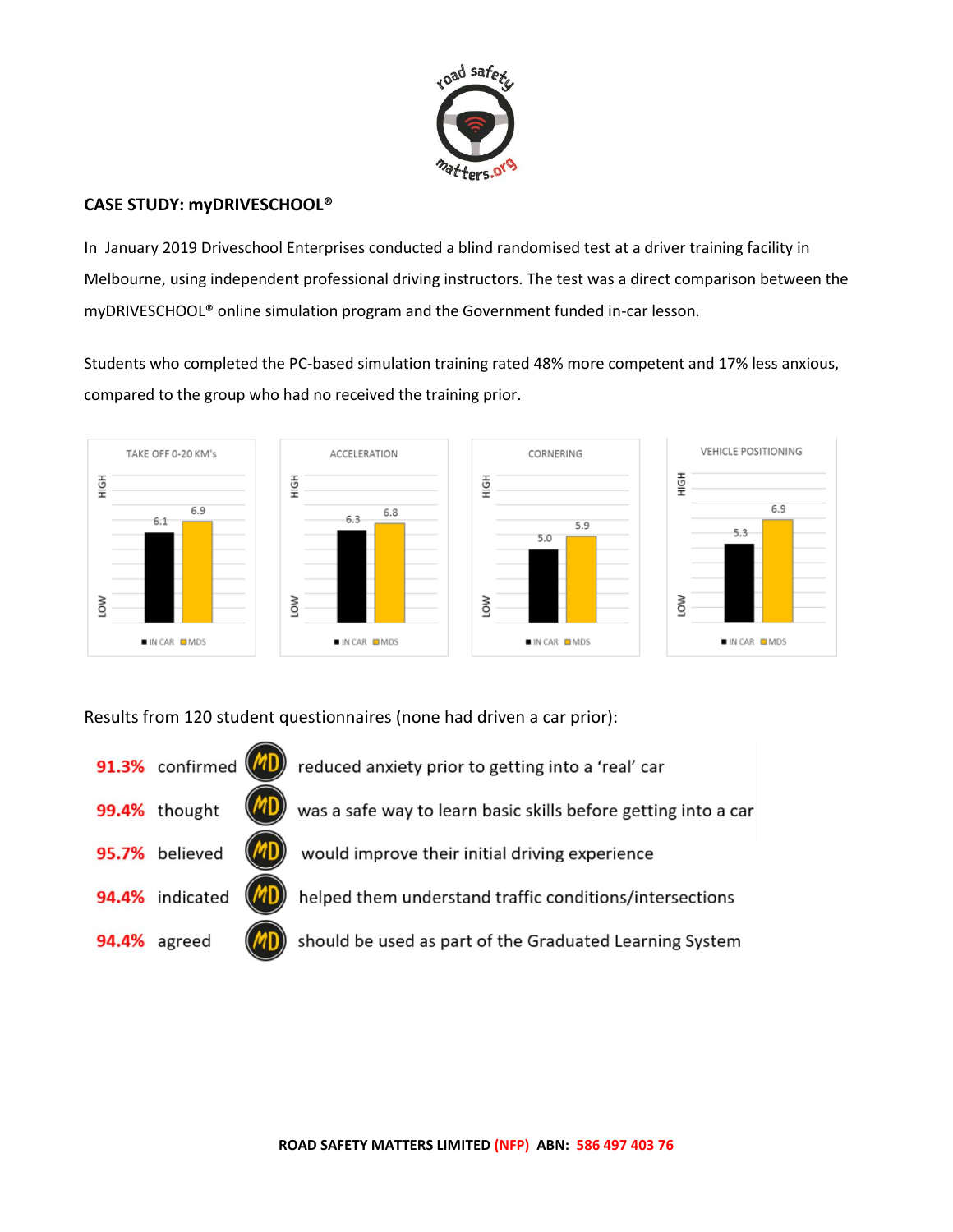

## **BENEFITS OF SIMUALTION TRAINING:**

- **COGNITIVE SKILLS:** Decision making, spatial awareness, situational awareness, judgement, pattern recognition, memory recall, map reading
- **MOTOR SKILLS:** Muscle memory, tactile memory, hand-eye co-ordination, appreciation of force, balance, reflexes, scan
- **EMOTIVE SKILLS:** Reduction in stress and anxiety, self control, confidence, discipline.

### **GAME BASED LEARNING:**

The graph below compares traditional training (lectures, online tutorials) to hands-on training and game based learning.

|                                         | <b>TRADITIONAL</b> | <b>HANDS-ON</b> | <b>GAME-BASED</b> |
|-----------------------------------------|--------------------|-----------------|-------------------|
|                                         | <b>TRAINING</b>    | <b>TRAINING</b> | <b>LEARNING</b>   |
| Cost-effective                          | x                  |                 | x                 |
| Low physical risk/liability             | X                  |                 | X                 |
| Standardised assessments allowing       | x                  |                 | X                 |
| student to student comparisons          |                    |                 |                   |
| <b>Highly Engaging</b>                  |                    | X               | X                 |
| Learning pace tailored to individual    |                    | X               | X                 |
| student                                 |                    |                 |                   |
| Immediate feedback in response to       |                    | X               | X                 |
| student mistakes                        |                    |                 |                   |
| Student can easily transfer learning to |                    | Χ               | Χ                 |
| real world environment                  |                    |                 |                   |
| Learning is actively engaged            |                    | x               | x                 |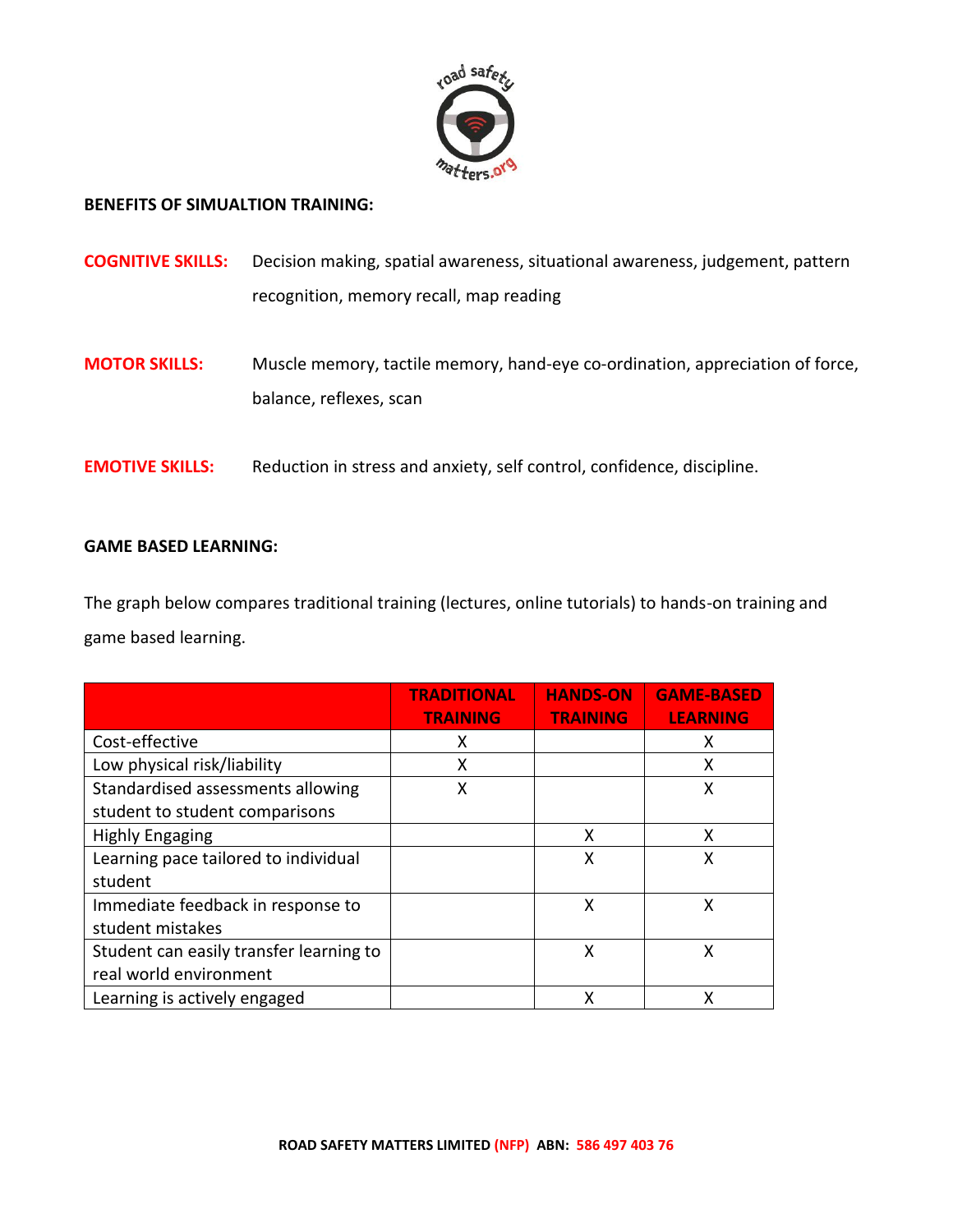

# **SIMULATION + GAMING FOR DRIVER TRAINING:**

Globally professional motorsport organisations have used simulation training for elite athletes / drivers for 20+ years and recognize the direct transfer of skills to on-track performance. As high level performance can be assessed and developed using these training methodologies for higher order skills, it follows that improvement in general cognitive skills, driver competency and behaviours can be achieved using software 'built for purpose', thus creating safer drivers on road.

The Federation International Automobile (FIA) the World's largest motoring body (80 million members) endorse and support the use of simulation and gamification for training purposes.

- 1. eSPORTS : FIA using eSports to scout for future driver : [https://the-race.com/esports/wrc](https://the-race.com/esports/wrc-launches-driver-scouting-programme-using%20-wrc-9-game/)[launches-driver-scouting-programme-using -wrc-9-game/](https://the-race.com/esports/wrc-launches-driver-scouting-programme-using%20-wrc-9-game/)
- 2. Online simulation : motoring journalist/race car driver using simulation games to improve lap times and learn circuits : [https://www.forbes.com/sites/peterlyon/2021/01/31/driving](https://www.forbes.com/sites/peterlyon/2021/01/31/driving-simulators-enable-racers-and-enthusiasts-to-master-tracks-without-enen-drivingt-them-and-im-proff-of-that/?sh=370985233790)[simulators-enable-racers-and-enthusiasts-to-master-tracks-without-enen-drivingt-them-and](https://www.forbes.com/sites/peterlyon/2021/01/31/driving-simulators-enable-racers-and-enthusiasts-to-master-tracks-without-enen-drivingt-them-and-im-proff-of-that/?sh=370985233790)[im-proff-of-that/?sh=370985233790](https://www.forbes.com/sites/peterlyon/2021/01/31/driving-simulators-enable-racers-and-enthusiasts-to-master-tracks-without-enen-drivingt-them-and-im-proff-of-that/?sh=370985233790)
- 3. Racing games: Playstation/GT Academy : [https://uk.nissannews.com/em-GB/release-13734-gt](https://uk.nissannews.com/em-GB/release-13734-gt-academy-names-winning-drivers)[academy-names-winning-drivers](https://uk.nissannews.com/em-GB/release-13734-gt-academy-names-winning-drivers) The winner of the first GT Academy in 2008 (Lucas Ordenex) retired from a full time racing career in 2019. Prior to winning GT Academy all training was one on a single flatscreen monitor with a portable force feedback steering wheel/pedal set.

Both professional and commercial organisations readily acknowledge the effectiveness of simulation training for professional drivers, for learning tracks, testing equipment, learning various characteristics of the vehicle's dynamics, practicing HOTS (high order thinking skills), race craft, situational/hazard awareness and improved reaction times.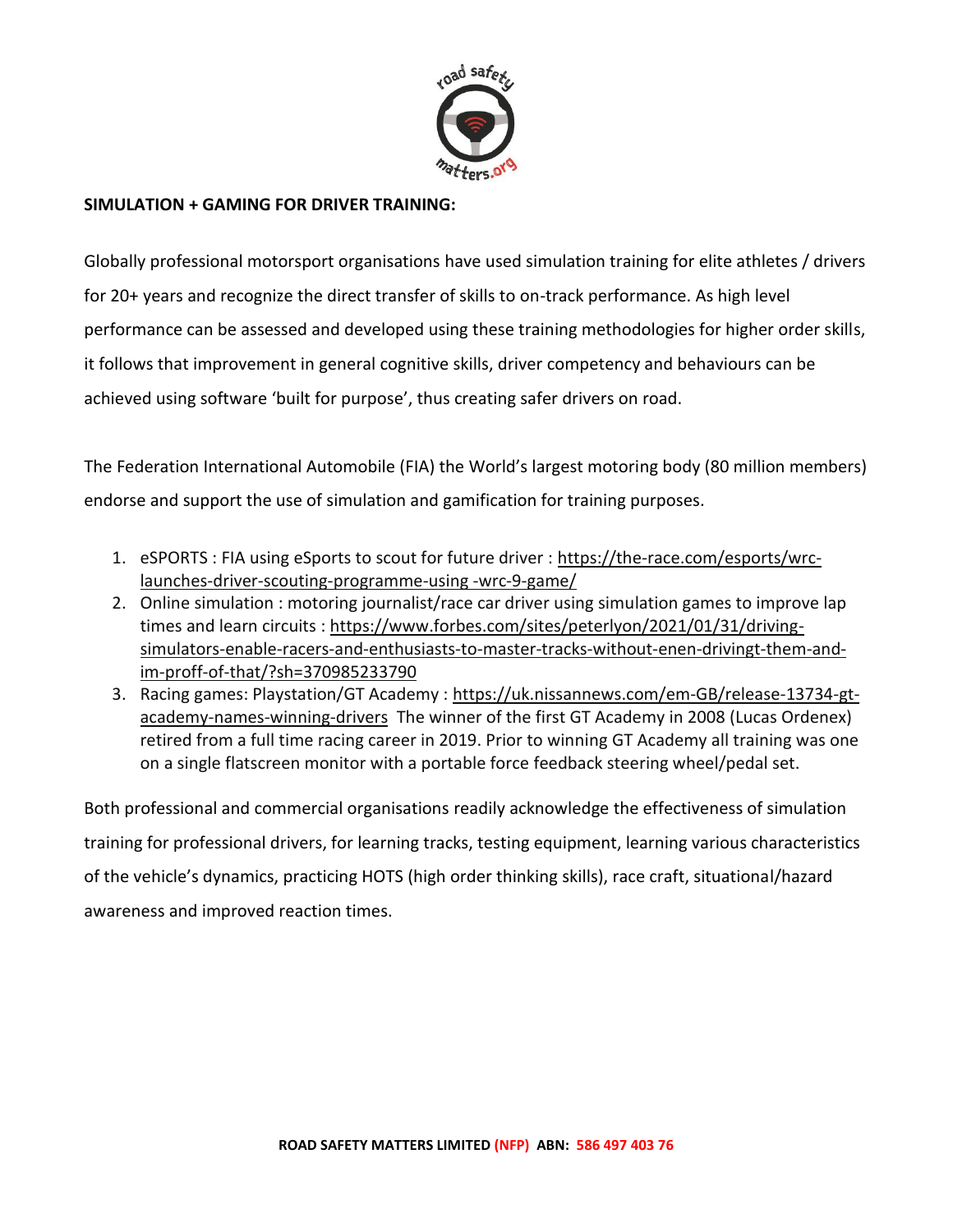

# **SIMULATION TRAINING IN OTHER INDUSTRIES:**

The use of simulation, artificial intelligence, virtual reality (VR), gaming and immersive technologies for education and training purposes has been successfully demonstrated in a variety of industries, revealing the road safety industry is lagging in the take-up of technology.

# Examples include:

- 1. **AUSTRALIAN DEFENCE FORCE** annual budget of \$500M in 2011-12 for policy direction and coordination of simulation activities
- 2. **AVIATION:** Innovation has led to the push for immersive technologies such as live, virtual, constructive (LVC) or real mixed with synthetic training, as an evolution to traditional simulator technology. Another adjunct to simulation is the evolution of gaming technology to maximise user experiences in challenging and realistic environments
- 3. **RAAF:** Using PC based simulation training for early stage trainee pilots
- 4. **DISABILITY/REHABILITATION:**

https://www.researchgate.net/publication/275255322 A randomised clinical trial to deter mine effectiveness of driving simulator retraining on the driving performance of clients with neurological impairment citing 86% of participants passed their driving test after completing simulation training, as opposed to 17% who did not (2015).

- 5. **MINING:** Training simulators ensure mine safety and productivity
- 6. **MEDICAL / HEALTHCARE:** Simulators provide and environment to gain medical skills and practice procedures, enhanced by real-time validated performance feedback.
- 7. **EMERGENCY RESPONSE/SERVICES:** Training for specialist/advanced skills <https://sciencedirect.com/science/article/abs/pii/S0747563215002757>
- 8. **ELDERLY:** a 6 week double blind randomised test of older drivers proved eff3ective in skills, attention and attitude:<https://www.ncbi.nlm/nih/gov/pmc/articles/PMC6513888>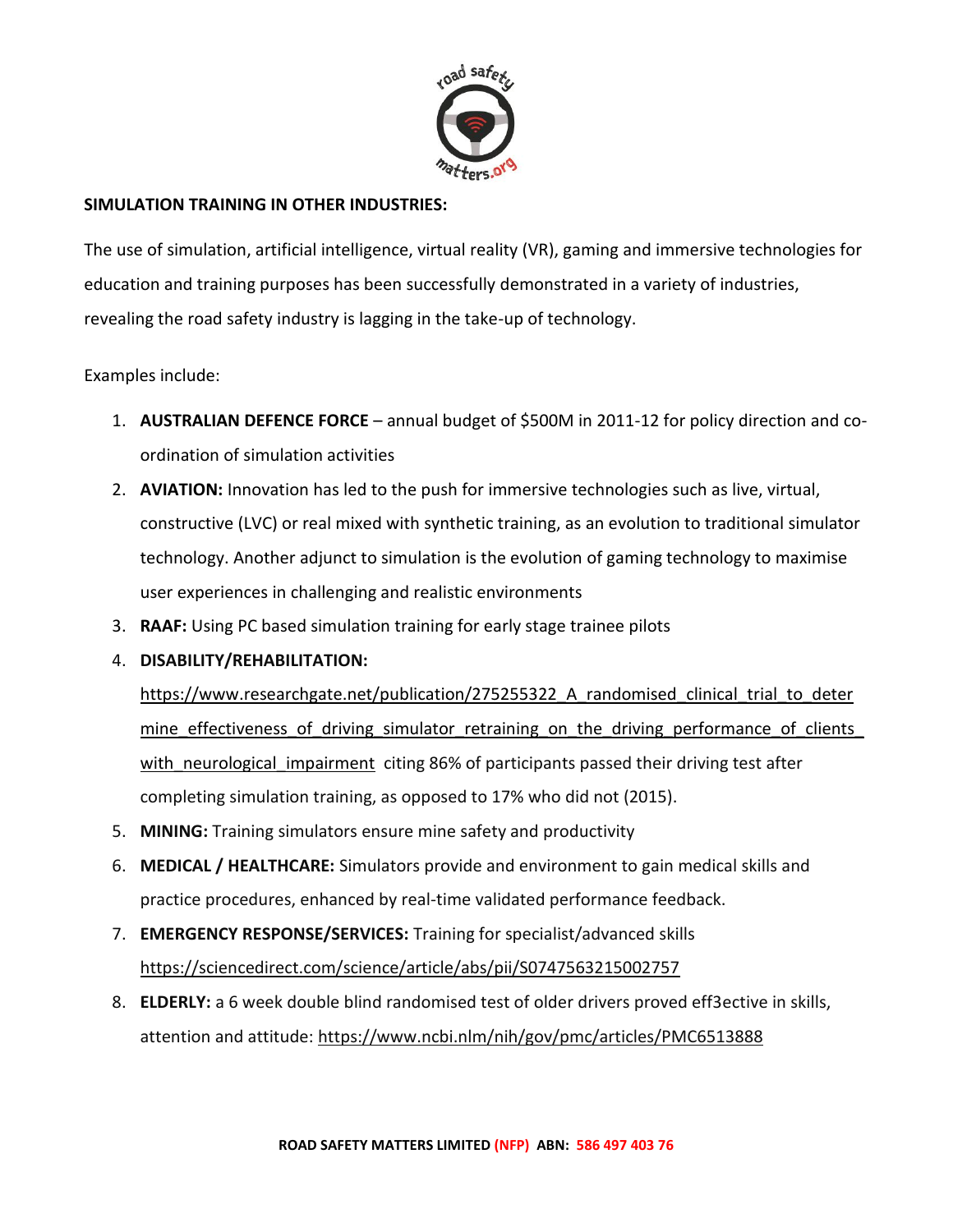

# **INCLUSION AND APPLICATIONS:**

Road Safety Matters has been established to research, advocate and deliver digital road safety solutions to 'digital natives' (Generation Z – those born after 2000).

Digital road safety solutions are the safest way to educate, engage and train future road users in a safe & controlled environment.

Simulation training using digital technologies are suitable for a variety of applications and user groups, including – but not limited to:

- Pre & early stage learner drivers (integrated into the Graduated Licensing System)
- Immigration and CALD (Culturally & Linguistically Disadvantaged)
- Disability used as an 'assistive technology' for specialized driver training
- $Rehabilitation assessment of patients mobility options$
- Elderly relicensing of elderly drivers, enabling older drivers to 'self assess'
- Indigenous / Torres Strait Islanders high rate of incarceration for traffic related incidents/reduced capacity to get Learners permit due to literacy levels
- Regional & remote communities
- Specialist needs ADHD, autism & people with learning impairments
- Post crash care anxiety, PTSD, occupational therapy
- Juvenile Justice compliance and retraining for repeat offenders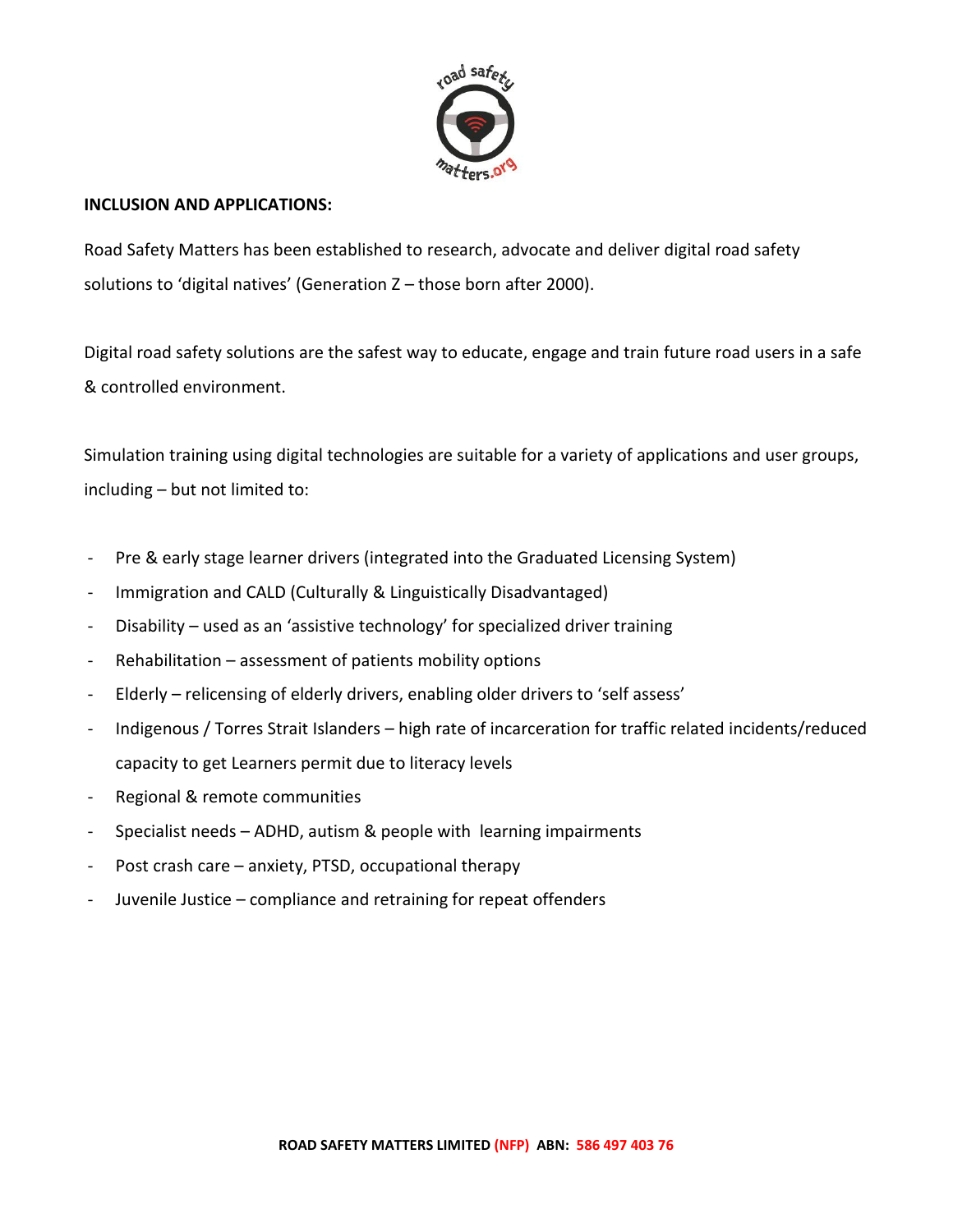

# **FUTURE STEPS:**

In 2020, the national road toll was down by 6.7% compared to the previous year, with most attributing the recent decline in greatly reduced traffic volumes due to the COVID-19 pandemic. Two States, Queensland and Tasmania, saw alarming spikes of 26% and 24% respectively.

There has been a failure to achieve appropriate targets set in the National Road Safety Strategy 2011- 2020, which identified the FUTURE STEPS as:

- Addressing the substantial increase in crash risk at the beginning of the unrestricted licence period through more gradual relief from the provisional licensing restrictions
- In partnership with agencies responsible for delivering school education, developing road safety resources for secondary school students prior to licensing
- Developing educational and regulatory interventions to minimize the effects of driver distraction
- Investigating the use of new technologies to minimize driver error and automatically monitor driver performance
- Increased support for Indigenous and remote communities

The delivery of digital road safety solutions can address all of the above requirements, in a safe and controlled environment, which is both time and cost effective. Willingness to implement technologies that have had proven success in other industries is paramount to the safety of future road users.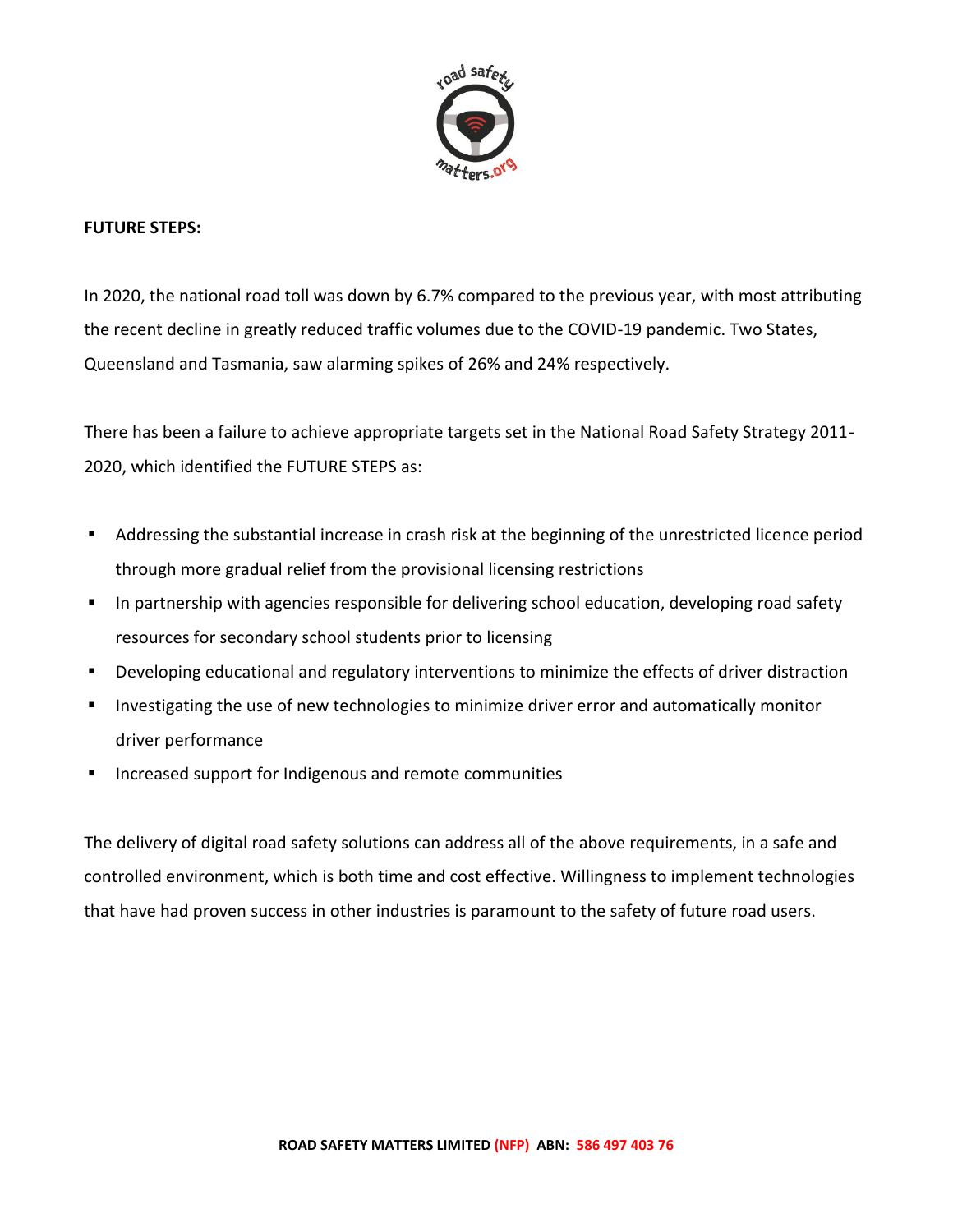

# **TECHNOLOGY / INNOVATION:**

Road safety technology has developed exponentially in the last 5-10 years, and the road safety industry has, in terms of driver training, been slow in the uptake of same.

Current approaches to road safety have proven ineffective at reducing the crash rate incidence. There is an urgent need for revision of the existing road safety practices / training with solutions available and/or in development, which can be deployed in a safe, cost effective and timely manner.

The current Victorian Road Safety Strategy 2021-2030 cites the need to be agile in adopting to developments in road safety technology, the needs of the Victorian community and changes in the social and economic environment. It is estimated that 2 million more people will be on the road in 2021-2022 opting for private transport as opposed to public transport, post COVID. Road trauma statistics will inevitably increase.

Data clearly demonstrates the primary cause of trauma is 'driver error', therefore the solutions need to focus on the 'driver', with the emphasis on preventative solutions, rather than punitive measures.

The objective is to 'train' drivers to be more competent and risk averse. Driving is a skill. Learners need to be trained, not just educated in the associated risks. People do not learn to swim by reading a book, or being shown vision of people drowning.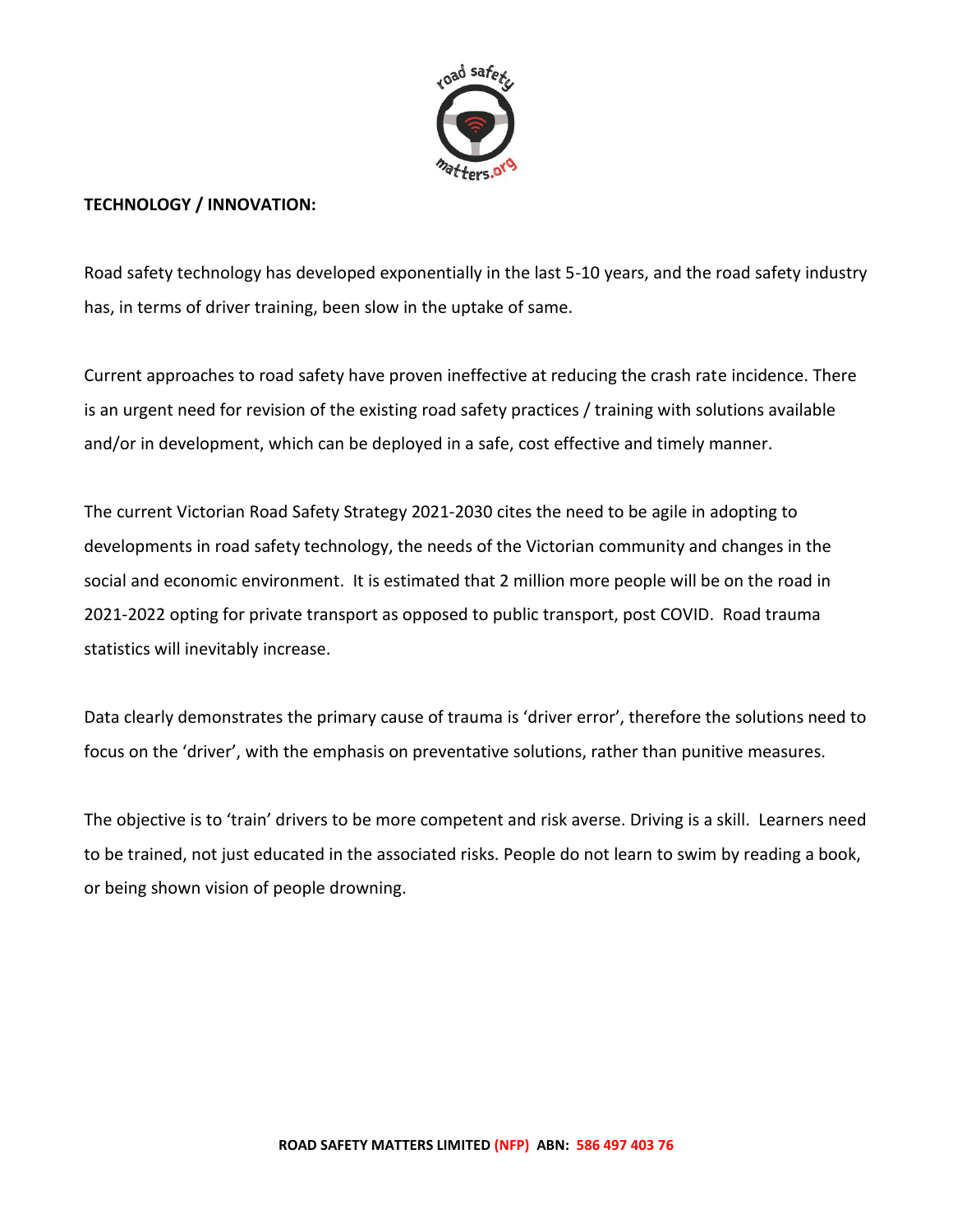

### **SUMMARY:**

As evidenced in the aforementioned, the road safety community/industry is NOT keeping up with other industries in terms of technological advancements that could be utilized to help reduce the incidence of death and serious injury caused by road trauma – costing Australia over \$30Billion every year, and immeasurable emotional trauma to families and communities.

Between 70-95% of fatalities are caused by 'driver error', yet in the past 50 years every aspect of road safety has been improved except for the way we teach people how to drive.

Simulation/VR training is not designed to replace 'real time' training, but does provide a digital platform to train for dangerous situations that can not be appropriately incorporated into the learning objectives/outcomes. Examples include: sharing the road with cyclists (at 1.5m distance), emergency braking procedures, fatigue management, drug/alcohol impairment, hazard avoidance (wildlife/pedestrians), weather/road conditions (rain/snow/ice), etc.

A report from the Federal Government road safety inquiry released in September 2018, slammed authorities for investment, accountability and implementation 'failure'. The report claimed *'improving road user competence and awareness through education, enforcement and technology has been and remains the key factor in reducing crashes'.*

A 2019 report by the Australian Automobile Association read *"every month we delay in accelerating an appropriate response we must be recognized as contributing to preventable deaths and injuries".* The 2021-2030 National Road Safety Strategy priorities can all be addressed with simulation training:

- **■** Indigenous Australians,
- Regional road safety,
- Remote road safety,
- Risky road use,
- Vulnerable road users